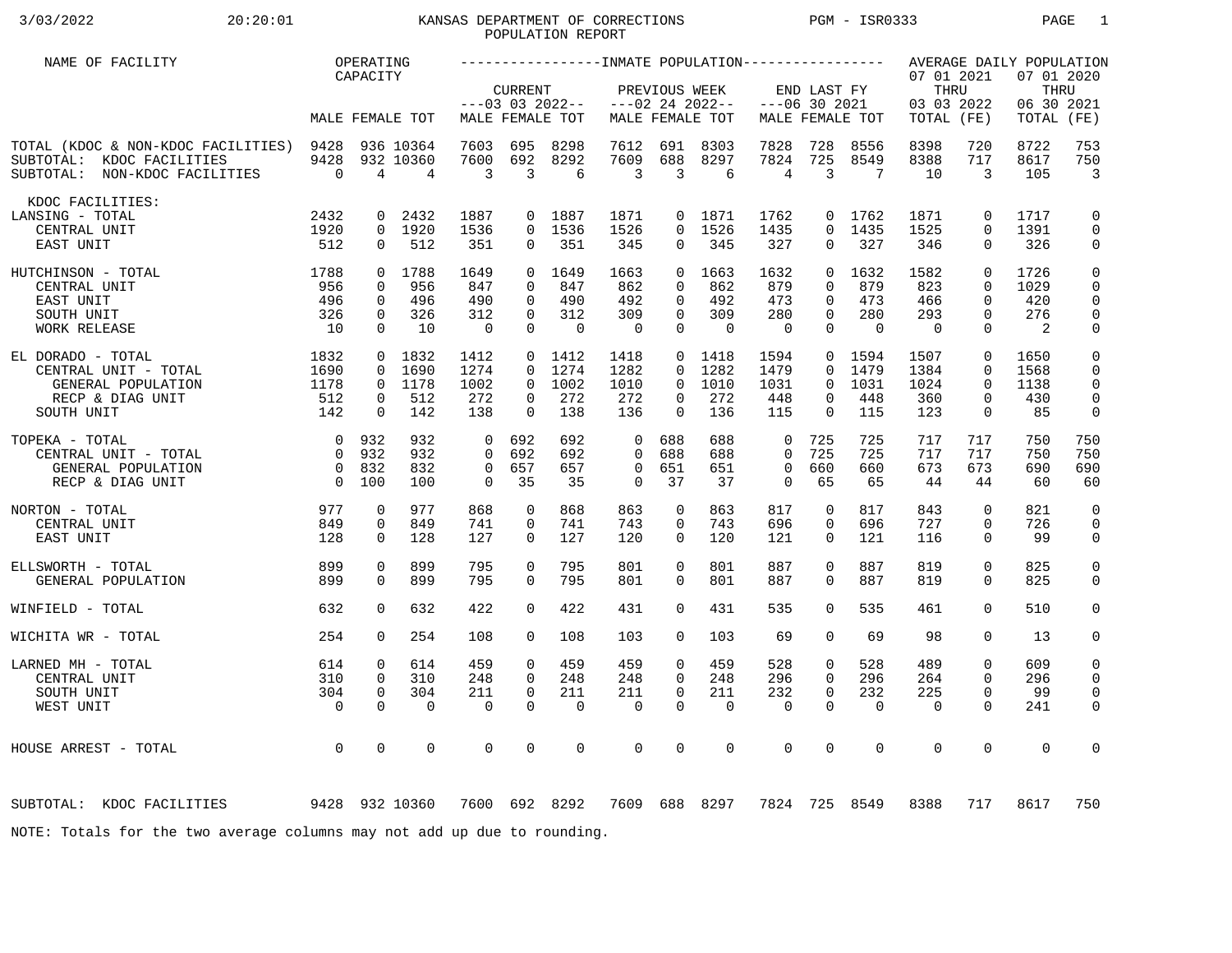| 3/03/2022<br>20:20:01                                                                     |                                                                                                                                                                                                                                |                                                               |                                                        |                                                                   |                                                             | POPULATION REPORT                                                   | KANSAS DEPARTMENT OF CORRECTIONS                                     |                                                     |                                                                    |                                                  |                                                                 | $PGM - ISR0333$                                       |                                                                           |                               | PAGE                        | -2                                                                    |
|-------------------------------------------------------------------------------------------|--------------------------------------------------------------------------------------------------------------------------------------------------------------------------------------------------------------------------------|---------------------------------------------------------------|--------------------------------------------------------|-------------------------------------------------------------------|-------------------------------------------------------------|---------------------------------------------------------------------|----------------------------------------------------------------------|-----------------------------------------------------|--------------------------------------------------------------------|--------------------------------------------------|-----------------------------------------------------------------|-------------------------------------------------------|---------------------------------------------------------------------------|-------------------------------|-----------------------------|-----------------------------------------------------------------------|
| NAME OF FACILITY                                                                          |                                                                                                                                                                                                                                | OPERATING<br>CAPACITY                                         |                                                        |                                                                   | <b>CURRENT</b>                                              |                                                                     |                                                                      |                                                     | PREVIOUS WEEK                                                      |                                                  | END LAST FY                                                     |                                                       | 07 01 2021<br>THRU                                                        |                               | 07 01 2020<br>THRU          |                                                                       |
| MALE FEMALE TOT<br>NON-KDOC FACILITIES                                                    |                                                                                                                                                                                                                                |                                                               |                                                        |                                                                   |                                                             | MALE FEMALE TOT                                                     | $---03$ 03 2022-- $---02$ 24 2022--                                  |                                                     | MALE FEMALE TOT                                                    | $---06$ 30 2021                                  |                                                                 | MALE FEMALE TOT                                       | 03 03 2022<br>TOTAL (FE)                                                  |                               | 06 30 2021<br>TOTAL (FE)    |                                                                       |
| LARNED STATE HOSPITAL - TOTAL<br>PSYCHIATRIC UNIT                                         | 0<br>$\Omega$                                                                                                                                                                                                                  | 4<br>$\overline{4}$                                           | 4<br>$\overline{4}$                                    | 0<br>$\Omega$                                                     | $\frac{3}{3}$                                               | $\frac{3}{3}$                                                       | $\frac{0}{0}$                                                        | $\frac{3}{3}$                                       | $\frac{3}{3}$                                                      | $\frac{1}{1}$                                    | $\frac{3}{3}$                                                   | $\overline{4}$                                        | $\frac{3}{3}$                                                             | $\frac{3}{3}$                 | 4<br>$\overline{4}$         | $\frac{3}{3}$                                                         |
| CONTRACT JAIL PLACEMENT - TOTAL<br>COUNTY<br>OUT-OF-STATE<br>JO CTY RESIDENTIAL CENTER WR | $\mathsf{O}$<br>$\mathsf{O}$<br>$\mathsf{O}\xspace$<br>$\Omega$                                                                                                                                                                | $\mathbf 0$<br>$\mathsf 0$<br>$\mathsf{O}\xspace$<br>$\Omega$ | $\mathbf 0$<br>$\mathsf{O}$<br>$\mathbf 0$<br>$\Omega$ | $\overline{3}$<br>$\overline{0}$<br>$\mathsf{O}$<br>$\mathcal{L}$ | 0<br>$\begin{smallmatrix}0\\0\end{smallmatrix}$<br>$\Omega$ | $\overline{3}$<br>$\overline{0}$<br>$\overline{0}$<br>$\mathcal{E}$ | $\overline{\mathbf{3}}$<br>$\begin{matrix} 0 \\ 0 \\ 3 \end{matrix}$ | 0<br>$\mathsf 0$<br>$\mathsf{O}\xspace$<br>$\Omega$ | $\overline{3}$<br>$\overline{0}$<br>$\overline{0}$<br>$\mathbf{3}$ | 3<br>$\mathsf 0$<br>$\mathsf{O}$<br>$\mathbf{R}$ | $\overline{0}$<br>$\begin{smallmatrix}0\\0\\0\end{smallmatrix}$ | 3<br>$\overline{0}$<br>$\overline{0}$<br>$\mathbf{R}$ | $\mathsf{O}\xspace$<br>$\overline{0}$<br>$\overline{7}$                   | 0<br>$\mathsf{O}$<br>$\Omega$ | 101<br>47<br>55<br>$\Omega$ | $\mathsf{O}$<br>$\overline{0}$<br>$\overline{\mathbf{0}}$<br>$\Omega$ |
| SUBTOTAL: NON-KDOC FACILITIES                                                             | $\overline{0}$                                                                                                                                                                                                                 | $\overline{4}$                                                | $\overline{4}$                                         | 3                                                                 | $\overline{3}$                                              | 6                                                                   | 3                                                                    | 3                                                   | 6                                                                  | $\overline{4}$                                   | $\overline{3}$                                                  | $7\overline{ }$                                       | 10                                                                        | 3                             | 105                         | $\mathbf{3}$                                                          |
|                                                                                           |                                                                                                                                                                                                                                |                                                               |                                                        |                                                                   |                                                             |                                                                     |                                                                      |                                                     |                                                                    |                                                  |                                                                 |                                                       | ------------------------------PAROLE POPULATION-------------------------- |                               |                             |                                                                       |
| IN-STATE CASELOAD TOTAL<br>KANSAS<br>COMPACT                                              |                                                                                                                                                                                                                                |                                                               |                                                        | 4475<br>3371<br>1104                                              | 702<br>412<br>290                                           | 5177<br>3783<br>1394                                                | 4502<br>3375<br>1127                                                 | 708<br>412<br>296                                   | 5210<br>3787<br>1423                                               | 4617<br>3478<br>1139                             | 721<br>413                                                      | 5338<br>3891<br>308 1447                              | 5259<br>3823<br>1436                                                      | 705<br>404<br>301             | 5674<br>4212<br>1462        | 788<br>474<br>314                                                     |
| OUT-OF-STATE CASELOAD TOTAL                                                               | and the company of the second second and the second second and the second second and second and second and second and second and second and second and second and second and second and second and second and second and secon |                                                               |                                                        | 857                                                               | 75                                                          | 932                                                                 | 863                                                                  | 79                                                  | 942                                                                | 853                                              | 73                                                              | 926                                                   | 939                                                                       | 76                            | 898                         | 75                                                                    |
| ABSCOND/WARRANT TOTAL                                                                     |                                                                                                                                                                                                                                |                                                               |                                                        | 291                                                               | 69                                                          | 360                                                                 | 279                                                                  | 69                                                  | 348                                                                | 259                                              | 70                                                              | 329                                                   | 344                                                                       | 67                            | 337                         | 74                                                                    |
| TOTAL                                                                                     |                                                                                                                                                                                                                                |                                                               |                                                        | 5623                                                              | 846                                                         | 6469                                                                | 5644                                                                 | 856                                                 | 6500                                                               | 5729                                             |                                                                 | 864 6593                                              | 6542                                                                      | 848                           | 6909                        | 937                                                                   |
| ***PRE-REVOCATION CASES                                                                   |                                                                                                                                                                                                                                |                                                               |                                                        | $\overline{0}$                                                    | $\overline{0}$                                              | $\Omega$                                                            | $\overline{0}$                                                       | $\overline{0}$                                      | $\Omega$                                                           | $\overline{0}$                                   | $\overline{0}$                                                  | $\mathbf{0}$                                          | $\overline{0}$                                                            | $\Omega$                      | $\Omega$                    | $\overline{0}$                                                        |

\*\*\*PRE-REVOCATION CASES ARE INCLUDED IN THE INMATE POPULATION TOTAL

NOTE: Totals for the two average columns may not add up due to rounding.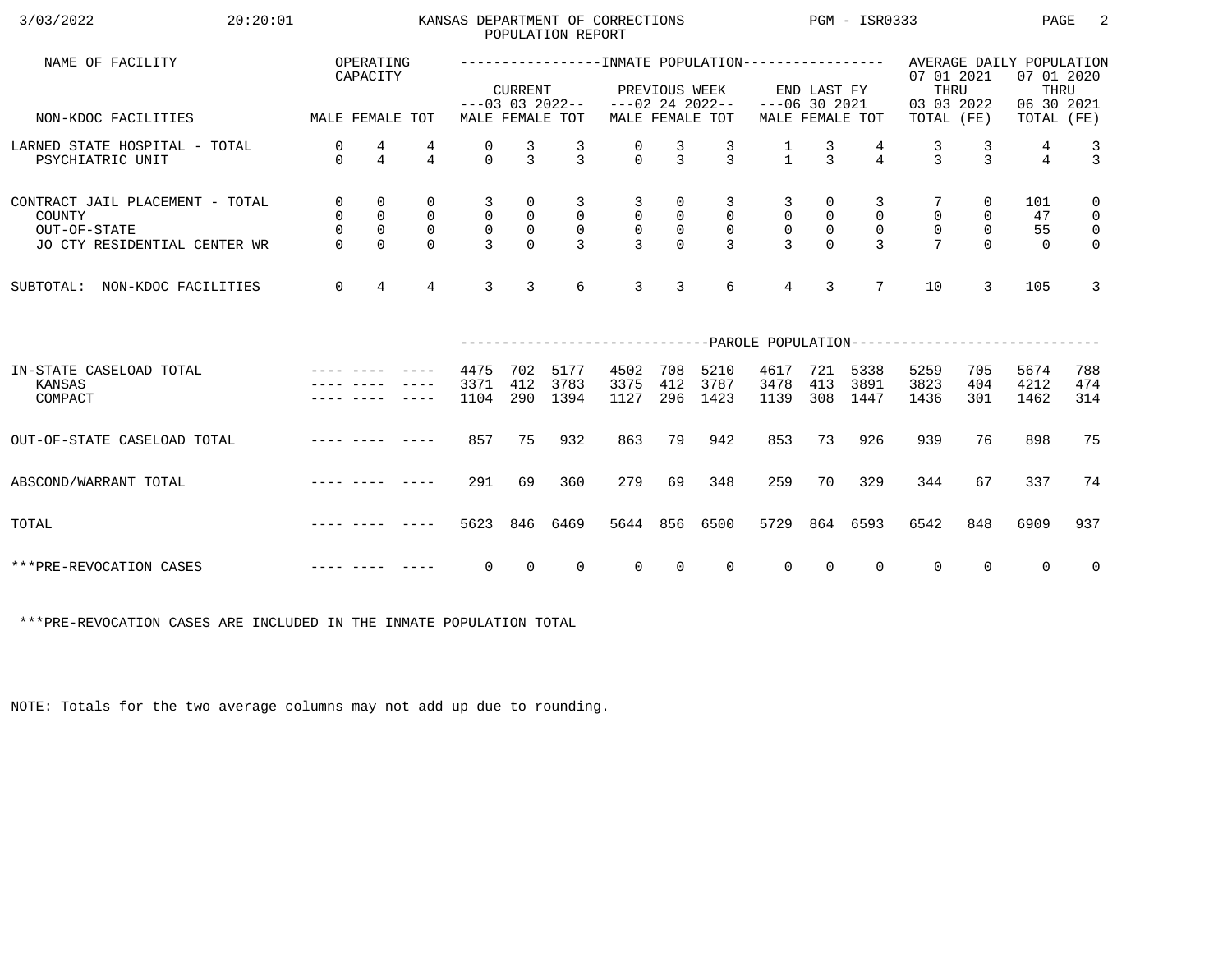# 3/03/2022 20:20:01 KANSAS DEPARTMENT OF CORRECTIONS PGM - ISR0333 PAGE 3 POPULATION REPORT

## SUMMARY OF CHANGE

|                                                                                                                                              |  | TOTAL (ALL INMATES)                                                                  |                                        |                                                                                                                                                                               |                                          |                                                                                                                               | KDOC FACILITIES |                                                       |                                                                                                                                                    |       |                                | NON-KDOC FACILITIES                                          |                                                                                  |                                   |                                                          |                     |                                                                                                                                                   |           |                                                                                      |                                                                                                                        | IN-STATE CASELOAD                                                                                       |                    |                                                                                                              |               |
|----------------------------------------------------------------------------------------------------------------------------------------------|--|--------------------------------------------------------------------------------------|----------------------------------------|-------------------------------------------------------------------------------------------------------------------------------------------------------------------------------|------------------------------------------|-------------------------------------------------------------------------------------------------------------------------------|-----------------|-------------------------------------------------------|----------------------------------------------------------------------------------------------------------------------------------------------------|-------|--------------------------------|--------------------------------------------------------------|----------------------------------------------------------------------------------|-----------------------------------|----------------------------------------------------------|---------------------|---------------------------------------------------------------------------------------------------------------------------------------------------|-----------|--------------------------------------------------------------------------------------|------------------------------------------------------------------------------------------------------------------------|---------------------------------------------------------------------------------------------------------|--------------------|--------------------------------------------------------------------------------------------------------------|---------------|
|                                                                                                                                              |  | POPULATION                                                                           | MALE                                   | CHANGE FROM<br>PREVIOUS MONTH<br>FEM                                                                                                                                          | TOT                                      | POPULATION CHANGE FROM                                                                                                        |                 |                                                       | PREVIOUS MONTH<br>MALE FEM                                                                                                                         |       | TOT                            | POPULATION CHANGE FROM                                       |                                                                                  |                                   | MALE FEM                                                 |                     | PREVIOUS MONTH<br>TOT                                                                                                                             |           | POPULATION                                                                           |                                                                                                                        | PREVIOUS MONTH<br>MALE                                                                                  | CHANGE FROM<br>FEM |                                                                                                              | TOT           |
| FEBRUARY<br>2021<br>MARCH<br>APRIL<br>MAY<br>JUNE<br>JULY<br>AUGUST<br>SEPTEMBER<br><b>OCTOBER</b><br><b>NOVEMBER</b><br><b>DECEMBER</b>     |  | 8735<br>8749<br>8686<br>8654<br>8556<br>8530<br>8445<br>8457<br>8400<br>8345<br>8346 | $\sim$<br>$-33 +$<br>$\sim$ 100 $\sim$ | 7994 741 8735<br>$+ 11 + 3 + 14$<br>$-71 + 8 - 63$<br>$29 - 3 -$<br>$-77 - 21 -$<br>$7 -$<br>- 79 - 6 -<br>$2 + 14 + 12$<br>$-37 - 20 - 57$<br>$-54 - 1 - 55$<br>$+$ 10 - 9 + | 32<br>- 98<br>26<br>85<br>$\overline{1}$ | 8714<br>8745<br>8682<br>8650<br>8549<br>8520<br>8432<br>8445<br>8386<br>8333<br>8337                                          | $\equiv$        | $+ 28 +$<br>$-71 +$<br>$\sim$<br>$  \,$<br>$\sim$ $-$ | 7976 738 8714<br>$29 -$<br>$80 - 21 - 101$<br>$36 + 7 -$<br>$82 - 6 - 88$<br>$-1 + 14 + 13$<br>$-38 - 21 - 59$<br>$-52 - 1 - 53$<br>$+ 12 - 8 + 4$ | $3 -$ | 3 + 31<br>$8 - 63$<br>32<br>29 |                                                              | 21<br>4<br>4<br>$4 -$<br>$10 +$<br>$13 +$<br>$12 -$<br>$14 +$<br>$12 -$<br>$9 -$ | <b>Contract Contract</b><br>$7 +$ | 18<br>$0 -$<br>$0 -$<br>$3 -$<br>$3 -$<br>$3 -$<br>$1 +$ | 3<br>$0 -$<br>$0 -$ | 21<br>$-17 - 0 - 17$<br>$\overline{0}$<br>$\overline{0}$<br>$0 + 3$<br>$0 + 3$<br>$0 + 3$<br>$1 - 0 - 1$<br>$1 + 2$<br>$2 - 0 - 2$<br>$2 - 1 - 3$ |           | 5514<br>5473<br>5442<br>5421<br>5338<br>5305<br>5256<br>5274<br>5209<br>5243<br>5217 | $\sim$<br>$\equiv$<br>$\overline{\phantom{a}}$<br>$\overline{\phantom{a}}$<br>$\sim$<br>$+$<br>$\sim$<br>$+$<br>$\sim$ | 4765<br>$-36 -$<br>$27 -$<br>$14 -$<br>$71 -$<br>$33 -$<br>$33 -$<br>19 -<br>$49 -$<br>$18 +$<br>$25 -$ | 749<br>4           | $5 - 41$<br>$7 - 21$<br>$12 - 83$<br>$0 - 33$<br>$16 - 49$<br>$1 + 18$<br>$16 - 65$<br>$16 + 34$<br>$1 - 26$ | 5514<br>$-31$ |
| JANUARY<br>FEBRUARY<br>2022                                                                                                                  |  | $8326 - 3 - 17 - 20$<br>$8273 - 42 - 11 - 53$                                        |                                        |                                                                                                                                                                               |                                          | 8319<br>8267                                                                                                                  |                 |                                                       |                                                                                                                                                    |       |                                | $-1 - 17 - 18$ $-2 - 0 - 2$<br>$-41 - 11 - 52$ 6 - 1 - 0 - 1 |                                                                                  |                                   |                                                          |                     |                                                                                                                                                   |           | 5223<br>5204                                                                         | $+$                                                                                                                    | $6 -$<br>$-25+$                                                                                         |                    | $0 + 6$                                                                                                      | $6 - 19$      |
| NET CHANGE OVER 12 MO PERIOD - 406 - 56 - 462 - - 391 - 56 - 447 - - 15 + 0 - 15 - - 270 - 40 - 310<br>AVERAGE MONTHLY CHANGE $-34 - 5 - 39$ |  |                                                                                      |                                        |                                                                                                                                                                               |                                          |                                                                                                                               |                 |                                                       | $-33 - 5 - 37$                                                                                                                                     |       |                                |                                                              |                                                                                  |                                   |                                                          |                     | $-1+0-1$                                                                                                                                          |           | $-23 - 3 - 26$                                                                       |                                                                                                                        |                                                                                                         |                    |                                                                                                              |               |
|                                                                                                                                              |  |                                                                                      |                                        |                                                                                                                                                                               |                                          |                                                                                                                               |                 |                                                       |                                                                                                                                                    |       |                                |                                                              |                                                                                  |                                   |                                                          |                     |                                                                                                                                                   |           |                                                                                      |                                                                                                                        |                                                                                                         |                    |                                                                                                              |               |
|                                                                                                                                              |  |                                                                                      |                                        | --------INMATE POPULATION - SUMMARY OF CHANGE (PERIOD: 07 01 2021 THRU 02 28 2022)--------                                                                                    |                                          |                                                                                                                               |                 |                                                       |                                                                                                                                                    |       |                                |                                                              |                                                                                  |                                   |                                                          |                     |                                                                                                                                                   |           |                                                                                      |                                                                                                                        |                                                                                                         |                    |                                                                                                              |               |
|                                                                                                                                              |  |                                                                                      |                                        | TOTAL<br>MALE FEMALE                                                                                                                                                          |                                          | (ALL INMATES) KDOC FACILITIES NON-KDOC FACILITIES<br>TOTAL TOTAL TOTAL TOTAL TOTAL TOTAL TOTAL TOTAL TOTAL TOTAL (BOTH SEXES) |                 |                                                       |                                                                                                                                                    |       |                                |                                                              |                                                                                  |                                   |                                                          |                     |                                                                                                                                                   |           |                                                                                      |                                                                                                                        |                                                                                                         |                    |                                                                                                              |               |
| NUMBER OF INMATES - 240 - 43                                                                                                                 |  |                                                                                      |                                        |                                                                                                                                                                               |                                          |                                                                                                                               |                 |                                                       |                                                                                                                                                    |       | $-283 -239 -43$                |                                                              | $-282$                                                                           |                                   |                                                          | $-1$                |                                                                                                                                                   | $\Omega$  |                                                                                      | $-1$                                                                                                                   |                                                                                                         |                    |                                                                                                              |               |
| PERCENT CHANGE                                                                                                                               |  |                                                                                      |                                        | $-3.1$ $-5.9$                                                                                                                                                                 |                                          | $-3.3%$                                                                                                                       |                 |                                                       |                                                                                                                                                    |       | $-3.1$ % $-5.9$ %              |                                                              | $-3.3%$                                                                          |                                   |                                                          |                     | $-25.0%$ +                                                                                                                                        | $.0\%$    |                                                                                      | $-14.3%$                                                                                                               |                                                                                                         |                    |                                                                                                              |               |
| AVERAGE MONTHLY CHANGE                                                                                                                       |  |                                                                                      |                                        | $-30 - 5$                                                                                                                                                                     |                                          | $-35$                                                                                                                         |                 |                                                       |                                                                                                                                                    |       | $-30 - 5$                      |                                                              | $-35$                                                                            |                                   |                                                          |                     |                                                                                                                                                   | $-$ 0 + 0 |                                                                                      | $-$ 0                                                                                                                  |                                                                                                         |                    |                                                                                                              |               |
|                                                                                                                                              |  |                                                                                      |                                        | PAROLE POPULATION - SUMMARY OF CHANGE (PERIOD: 07 01 2021 THRU 02 28 2022)                                                                                                    |                                          |                                                                                                                               |                 |                                                       |                                                                                                                                                    |       |                                |                                                              |                                                                                  |                                   |                                                          |                     |                                                                                                                                                   |           |                                                                                      |                                                                                                                        |                                                                                                         |                    |                                                                                                              |               |
|                                                                                                                                              |  |                                                                                      | PRE-REV<br>CASES                       |                                                                                                                                                                               |                                          | ---INSTATE CASELOAD---- CASELOAD<br>TOTAL KANSAS COMPACTS OUT-OF-STATE                                                        |                 |                                                       |                                                                                                                                                    |       |                                |                                                              |                                                                                  |                                   |                                                          | ABSCOND<br>WARRANT  |                                                                                                                                                   |           |                                                                                      |                                                                                                                        |                                                                                                         |                    |                                                                                                              |               |
| NUMBER OF OFFENDERS                                                                                                                          |  | $+$ 0                                                                                |                                        |                                                                                                                                                                               |                                          | $-134 - 104$                                                                                                                  |                 |                                                       | $-30$                                                                                                                                              |       |                                | $+$ 13                                                       |                                                                                  |                                   |                                                          | + 22                |                                                                                                                                                   |           |                                                                                      |                                                                                                                        |                                                                                                         |                    |                                                                                                              |               |
| PERCENT CHANGE                                                                                                                               |  |                                                                                      | $+$ .0%                                |                                                                                                                                                                               |                                          | $-2.5% - 2.6%$                                                                                                                |                 |                                                       | - 2.0%                                                                                                                                             |       |                                | $+1.4%$                                                      |                                                                                  |                                   |                                                          | $+6.6%$             |                                                                                                                                                   |           |                                                                                      |                                                                                                                        |                                                                                                         |                    |                                                                                                              |               |
| AVERAGE MONTHLY CHANGE                                                                                                                       |  |                                                                                      | $+ 0$                                  |                                                                                                                                                                               |                                          | $-17 - 13$                                                                                                                    |                 |                                                       | 4<br>$\sim$ 100 $\mu$                                                                                                                              |       |                                | $+$ $-$                                                      | 2                                                                                |                                   |                                                          | $+$                 | 3                                                                                                                                                 |           |                                                                                      |                                                                                                                        |                                                                                                         |                    |                                                                                                              |               |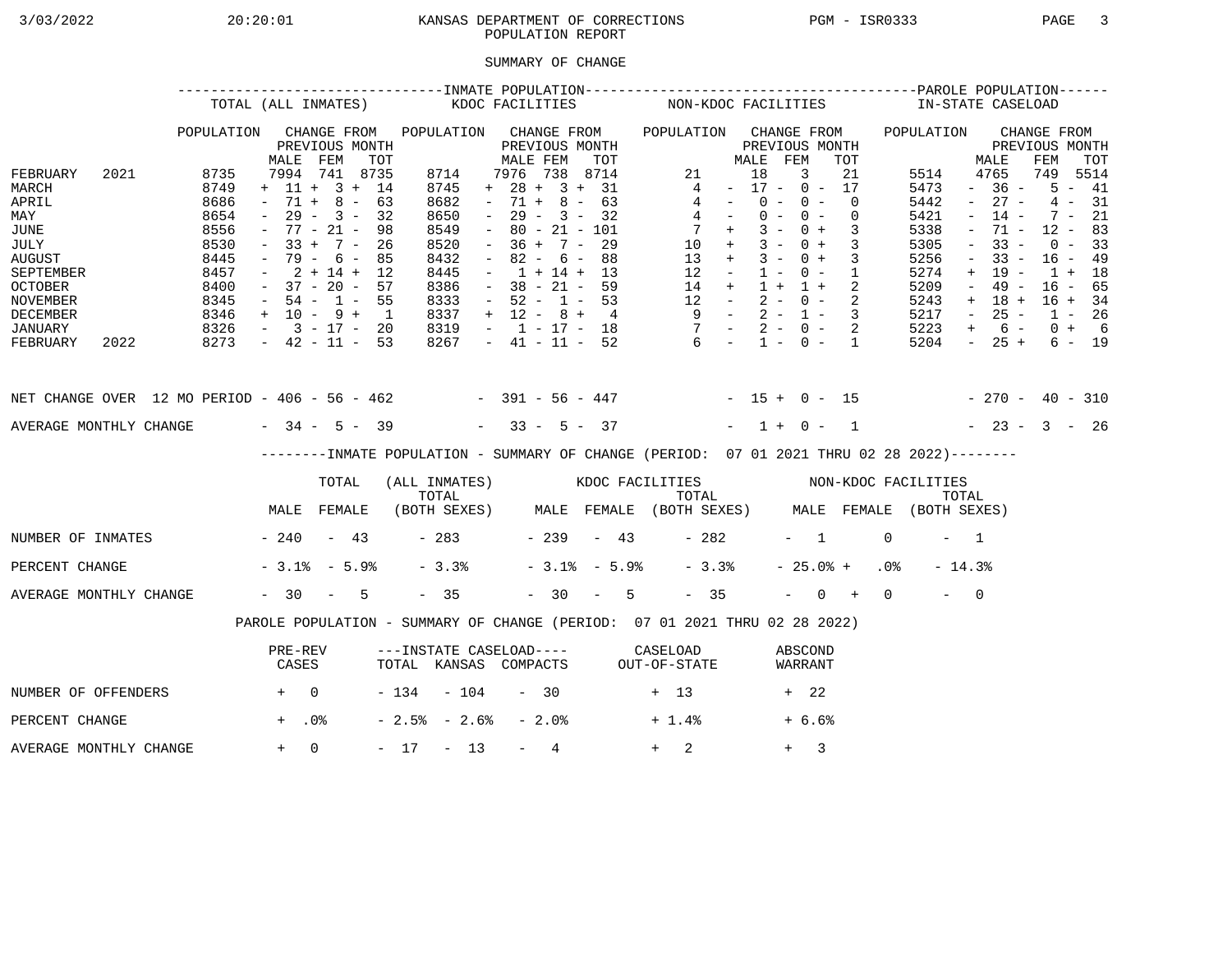## 3/03/2022 20:20:01 KANSAS DEPARTMENT OF CORRECTIONS PGM - ISR0333 PAGE 4 POPULATION REPORT

| NAME OF FACILITY         | -UNCLASSIFIED |             |              | INMATE CUSTODY CLASSIFICATION AS OF 03 03 2022<br>-SPECIAL MGM- |             |          | ---MAXIMUM---                                                           |             |              |          |          |              |                |                |                | -UNC/SPM/MAX- -MEDIUM HIGH- --MEDIUM LOW- ---MINIMUM--- |             |              |                 |              |                          |
|--------------------------|---------------|-------------|--------------|-----------------------------------------------------------------|-------------|----------|-------------------------------------------------------------------------|-------------|--------------|----------|----------|--------------|----------------|----------------|----------------|---------------------------------------------------------|-------------|--------------|-----------------|--------------|--------------------------|
| KDOC FACILITIES          | MALE FEM TOT  |             |              | MALE FEM TOT                                                    |             |          | MALE FEM                                                                |             | TOT          |          |          |              |                |                |                | MALE FEM TOT MALE FEM TOT MALE FEM TOT                  |             |              | <b>MALE FEM</b> |              | TOT                      |
| LANSING - TOTAL          | 10            | $\mathbf 0$ | 10           | 292                                                             | $\Omega$    | 292      | 536                                                                     | 0           | 536          | 838      | 0        | 838          | 326            | $\Omega$       | 326            | 329                                                     | 0           | 329          | 394             | 0            | 394                      |
| CENTRAL UNIT             | 9             | $\Omega$    | 9            | 292                                                             | $\Omega$    | 292      | 536                                                                     | $\mathbf 0$ | 536          | 837      | 0        | 837          | 326            | $\Omega$       | 326            | 329                                                     | $\mathbf 0$ | 329          | 44              | $\Omega$     | 44                       |
| EAST UNIT                |               | $\Omega$    | $\mathbf{1}$ | $\Omega$                                                        | $\Omega$    | $\Omega$ | $\Omega$                                                                | $\Omega$    | $\Omega$     | 1        | 0        | $\mathbf{1}$ | $\Omega$       | $\Omega$       | $\Omega$       | $\Omega$                                                | $\Omega$    | $\Omega$     | 350             | $\Omega$     | 350                      |
| HUTCHINSON - TOTAL       |               | $\Omega$    |              | 140                                                             |             | 140      | 251                                                                     | $\Omega$    | 251          | 398      | 0        | 398          | 254            | $\Omega$       | 254            | 606                                                     | $\Omega$    | 606          | 391             | <sup>n</sup> | 391                      |
| CENTRAL UNIT             |               | $\Omega$    | 7            | 140                                                             | $\Omega$    | 140      | 250                                                                     | $\Omega$    | 250          | 397      | 0        | 397          | 254            | $\Omega$       | 254            | 174                                                     | $\Omega$    | 174          | 22              | $\Omega$     | 22                       |
| EAST UNIT                | $\Omega$      | $\Omega$    | $\Omega$     | 0                                                               | $\Omega$    | $\Omega$ |                                                                         | $\Omega$    | 1            | 1        | 0        |              | $\Omega$       | $\Omega$       | $\mathbf 0$    | 432                                                     | $\mathbf 0$ | 432          | 57              | $\Omega$     | 57                       |
| SOUTH UNIT               | $\Omega$      | $\Omega$    | $\Omega$     | $\mathbf 0$                                                     | $\mathbf 0$ | $\Omega$ | $\Omega$                                                                | $\mathbf 0$ | $\mathbf 0$  | $\Omega$ | $\Omega$ | $\Omega$     | $\Omega$       | $\overline{0}$ | $\mathbf 0$    | $\overline{0}$                                          | $\mathbf 0$ | $\Omega$     | 312             | 0            | 312                      |
| EL DORADO - TOTAL        | 173           | $\Omega$    | 173          | 444                                                             | $\Omega$    | 444      | 244                                                                     | $\Omega$    | 244          | 861      | $\Omega$ | 861          | 229            | $\Omega$       | 229            | 269                                                     | $\Omega$    | 269          | 53              | $\Omega$     | 53                       |
| CENTRAL UNIT - TOTAL     | 173           | $\Omega$    | 173          | 444                                                             | $\Omega$    | 444      | 244                                                                     | $\Omega$    | 244          | 861      | 0        | 861          | 228            | $\Omega$       | 228            | 149                                                     | $\Omega$    | 149          | 36              | $\Omega$     | 36                       |
| GENERAL POPULATION       | 2             | $\Omega$    | 2            | 438                                                             | $\Omega$    | 438      | 218                                                                     | $\Omega$    | 218          | 658      | 0        | 658          | 204            | $\Omega$       | 204            | 122                                                     | $\Omega$    | 122          | 18              | $\Omega$     | 18                       |
| RECP & DIAG UNIT         | 171           | $\Omega$    | 171          | 6                                                               | $\Omega$    | 6        | 26                                                                      | $\Omega$    | 26           | 203      | 0        | 203          | 24             | $\Omega$       | 24             | 27                                                      | $\Omega$    | 27           | 18              | $\Omega$     | 18                       |
| SOUTH UNIT               | $\Omega$      | $\Omega$    | $\Omega$     | $\Omega$                                                        | $\Omega$    | $\Omega$ | $\Omega$                                                                | $\Omega$    | $\Omega$     | $\Omega$ | $\Omega$ | - 0          | $\overline{1}$ | $\Omega$       | $\overline{1}$ | 120                                                     | $\Omega$    | 120          | 17              | $\Omega$     | 17                       |
| TOPEKA - TOTAL           | $\Omega$      | 57          | 57           | $\Omega$                                                        | 10          | 10       | $\Omega$                                                                | 48          | 48           |          | 0 115    | 115          | 0              | 79             | 79             |                                                         | 0 151       | 151          |                 | 0.347        | 347                      |
| CENTRAL UNIT - TOTAL     | 0             | 57          | 57           | $\Omega$                                                        | 10          | 10       | $\Omega$                                                                | 48          | 48           |          | 0115     | 115          | 0              | 79             | 79             |                                                         | 0 151       | 151          |                 | 0.347        | 347                      |
| GENERAL POPULATION       | 0             | 29          | 29           | $\Omega$                                                        | 10          | 10       | $\mathbf 0$                                                             | 48          | 48           | $\Omega$ | 87       | 87           | 0              | 78             | 78             |                                                         | $0$ 150     | 150          |                 | 0.342        | 342                      |
| RECP & DIAG UNIT         | $\Omega$      | 28          | 28           | $\Omega$                                                        | $\Omega$    | $\Omega$ | $\Omega$                                                                | $\Omega$    | $\Omega$     | $\Omega$ | 28       | 28           | $\Omega$       | $\mathbf{1}$   | 1              | $\Omega$                                                | 1           | 1            | 0               | 5            | 5                        |
| NORTON - TOTAL           | $\Omega$      | $\Omega$    | $\Omega$     | 15                                                              | $\Omega$    | 15       | $\Omega$                                                                | $\Omega$    | $\Omega$     | 15       | 0        | 15           | 0              | $\Omega$       | $\Omega$       | 543                                                     | 0           | 543          | 310             | 0            | 310                      |
| CENTRAL UNIT             | $\Omega$      | $\Omega$    | $\Omega$     | 15                                                              | $\Omega$    | 15       | $\mathbf 0$                                                             | $\mathbf 0$ | 0            | 15       | 0        | 15           | 0              | $\Omega$       | $\mathbf 0$    | 543                                                     | $\mathbf 0$ | 543          | 183             | $\Omega$     | 183                      |
| EAST UNIT                | $\Omega$      | $\Omega$    | $\Omega$     | $\Omega$                                                        | $\Omega$    | $\Omega$ | $\Omega$                                                                | $\Omega$    | $\Omega$     | $\Omega$ | $\Omega$ | $\Omega$     | $\Omega$       | $\Omega$       | $\Omega$       | $\Omega$                                                | $\Omega$    | $\Omega$     | 127             | $\Omega$     | 127                      |
| ELLSWORTH - TOTAL        | $\mathbf 0$   | $\mathbf 0$ | 0            | 17                                                              | $\Omega$    | 17       | 1                                                                       | 0           | 1            | 18       | 0        | 18           | 313            | $\mathbf 0$    | 313            | 380                                                     | 0           | 380          | 84              | 0            | 84                       |
| CENTRAL UNIT             |               | $\Omega$    | $\Omega$     | 17                                                              | $\Omega$    | 17       | $\mathbf{1}$                                                            | $\Omega$    | $\mathbf{1}$ | 18       | $\Omega$ | 18           | 313            | $\Omega$       | 313            | 380                                                     | $\Omega$    | 380          | 84              | $\Omega$     | 84                       |
| WINFIELD - TOTAL         | $\Omega$      | $\Omega$    | $\Omega$     | $\Omega$                                                        | $\Omega$    | $\Omega$ | $\Omega$                                                                | $\Omega$    | $\Omega$     | $\Omega$ | 0        | $\Omega$     | $\Omega$       | $\Omega$       | $\Omega$       | $\Omega$                                                | $\Omega$    | $\Omega$     | 422             | $\Omega$     | 422                      |
| WICHITA WR - TOTAL       | $\Omega$      | $\Omega$    | $\Omega$     | $\Omega$                                                        | $\Omega$    | $\Omega$ | $\Omega$                                                                | $\Omega$    | $\Omega$     | $\Omega$ | 0        | $\Omega$     | $\Omega$       | $\Omega$       | $\Omega$       | $\Omega$                                                | $\Omega$    | $\Omega$     | 108             | $\Omega$     | 108                      |
| LARNED MH - TOTAL        | $\Omega$      | $\Omega$    | $\Omega$     | 18                                                              | $\Omega$    | 18       | 57                                                                      | $\Omega$    | 57           | 75       | 0        | 75           | 71             | $\Omega$       | 71             | 103                                                     | $\Omega$    | 103          | 210             | $\Omega$     | 210                      |
| CENTRAL UNIT             |               | $\mathbf 0$ | 0            | 18                                                              | 0           | 18       | 57                                                                      | $\mathbf 0$ | 57           | 75       | 0        | 75           | 71             | $\mathbf 0$    | 71             | 102                                                     | 0           | 102          | $\mathbf 0$     | $\Omega$     | $\overline{\phantom{0}}$ |
| SOUTH UNIT               |               | $\Omega$    | $\Omega$     | $\Omega$                                                        | $\Omega$    | $\Omega$ | $\Omega$                                                                | $\Omega$    | $\Omega$     | $\Omega$ | $\Omega$ | $\Omega$     | $\Omega$       | $\Omega$       | $\Omega$       | $\mathbf{1}$                                            | $\Omega$    | $\mathbf{1}$ | 210             | $\Omega$     | 210                      |
| SUBTOTAL: KDOC FACILITIE | 190           |             | 57 247       | 926 10                                                          |             |          | 936 1089 48 1137 2205 115 2320 1193 79 1272 2230 151 2381 1972 347 2319 |             |              |          |          |              |                |                |                |                                                         |             |              |                 |              |                          |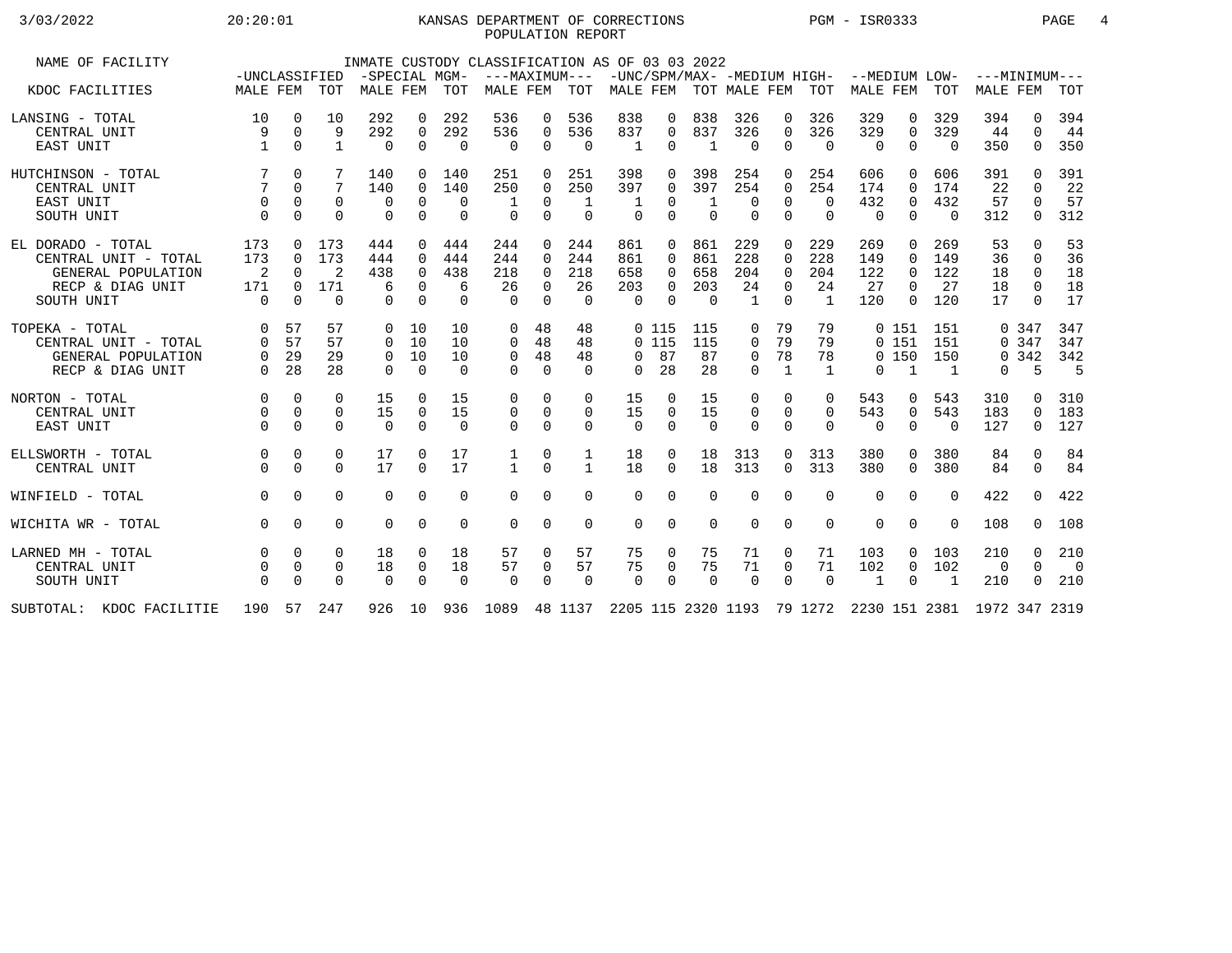| 3/03/2022                   | 20:20:01      |          |          |                                                |                |          | KANSAS DEPARTMENT OF CORRECTIONS |                | POPULATION REPORT |          |              |                    |                                             |                |          | PGM - ISR0333             |          |          |                           |          | PAGE           | $\mathbf{b}$ |
|-----------------------------|---------------|----------|----------|------------------------------------------------|----------------|----------|----------------------------------|----------------|-------------------|----------|--------------|--------------------|---------------------------------------------|----------------|----------|---------------------------|----------|----------|---------------------------|----------|----------------|--------------|
| NAME OF FACILITY            | -UNCLASSIFIED |          |          | INMATE CUSTODY CLASSIFICATION AS OF 03 03 2022 |                |          | ---MAXIMUM---                    |                |                   |          |              |                    |                                             |                |          |                           |          |          |                           |          |                |              |
| NON-KDOC FACILITIES         | MALE FEM      |          | TOT      | -SPECIAL MGM-<br>MALE FEM                      |                | TOT      | MALE FEM                         |                | TOT               | MALE FEM |              |                    | -UNC/SPM/MAX- -MEDIUM HIGH-<br>TOT MALE FEM |                | TOT      | --MEDIUM LOW-<br>MALE FEM |          | TOT      | ---MINIMUM---<br>MALE FEM |          | TOT            |              |
| LARNED STATE HOSPITAL       | $\Omega$      | $\Omega$ | $\Omega$ | $\Omega$                                       | $\bigcirc$     | $\Omega$ | $\Omega$                         | 3              | 3                 |          | $0 \quad 3$  | $\overline{3}$     | $\Omega$                                    | $\overline{0}$ | $\Omega$ | $\Omega$                  | $\Omega$ | $\Omega$ | $\Omega$                  | $\Omega$ | $\overline{0}$ |              |
| JO CTY RESIDENTIAL CEN      | $\Omega$      | $\Omega$ | $\Omega$ | $\Omega$                                       | $\overline{0}$ | $\Omega$ | $\Omega$                         | $\overline{0}$ | $\Omega$          |          | $0 \qquad 0$ | $\Omega$           | $\Omega$                                    | $\bigcap$      | $\Omega$ | $\Omega$                  | $\Omega$ | $\Omega$ |                           | $\Omega$ |                |              |
| SUBTOTAL:<br>NON-KDOC       | $\Omega$      | $\Omega$ | $\Omega$ | $\Omega$                                       | $\overline{0}$ | $\Omega$ | $\Omega$                         | 3              | 3                 |          | $0 \quad 3$  | $\overline{3}$     | $\Omega$                                    | $\overline{0}$ | $\Omega$ | $\Omega$                  | $\Omega$ | $\Omega$ |                           | $\Omega$ |                |              |
| TOTAL:<br>KDOC AND NON-KDOC | 190           | 57       | 247      | 926                                            | 10             | 936      | 1089                             |                | 51 1140           |          |              | 2205 118 2323 1193 |                                             |                | 79 1272  | 2230 151                  |          | 2381     | 1975 347 2322             |          |                |              |

#### SPECIAL MANAGEMENT AND INFIRMARY INMATESSPECIAL MANAGEMENT(DISTRIBUTIONS)

| LOCATION                         |             |                 |          |          |                  |             |                 |                 |             |       |             |          |          | INMATES      |             |
|----------------------------------|-------------|-----------------|----------|----------|------------------|-------------|-----------------|-----------------|-------------|-------|-------------|----------|----------|--------------|-------------|
|                                  |             | ALL SPECIAL MGM |          |          | DISC SEGREGATION |             |                 | PROTEC. CUSTODY |             | ADMIN | SEGREGATION |          |          | IN INFIRMARY |             |
| KDOC FACILITIES                  |             | MALE FEMALE TOT |          |          | MALE FEMALE TOT  |             | MALE FEMALE TOT |                 |             |       | MALE FEMALE | TOT      | MALE     | FEMALE       | TOT         |
| LANSING CORRECTIONAL FACILITY    | 292         | $\Omega$        | 292      | 14       | $\Omega$         | 14          | 4               | 0               | 4           | 274   | 0           | 274      | $\Omega$ | 0            | $\Omega$    |
| HUTCHINSON CORRECTIONAL FACILITY | 140         | 0               | 140      | 24       | $\Omega$         | 24          | 0               | 0               | 0           | 116   | $\Omega$    | 116      | 9        | $\mathbf 0$  | 9           |
| EL DORADO CORRECTIONAL FACILITY  | 444         | $\Omega$        | 444      | 8        | $\Omega$         | 8           | 6               | $\Omega$        | 6           | 430   | $\Omega$    | 430      | 13       | $\mathbf 0$  | 13          |
| TOPEKA CORRECTIONAL FACILITY     | $\mathbf 0$ | 10              | 10       | $\Omega$ |                  | $\Omega$    | 0               |                 |             | 0     | 9           | 9        | $\Omega$ | $\Omega$     | $\mathbf 0$ |
| NORTON CORRECTIONAL FACILITY     | 15          | $\Omega$        | 15       |          | $\Omega$         |             | 3               | $\Omega$        | 3           | 11    | $\Omega$    | 11       |          | 0            |             |
| ELLSWORTH CORRECTIONAL FACILITY  | 17          | $\Omega$        | 17       | 8        | 0                | 8           | 0               | $\Omega$        | $\mathbf 0$ | 9     | $\Omega$    | 9        |          | $\mathbf 0$  | $\mathbf 0$ |
| WINFIELD CORRECTIONAL FACILITY   | $\mathbf 0$ | $\Omega$        | $\Omega$ | $\Omega$ | $\Omega$         | $\mathbf 0$ | 0               | 0               | $\mathbf 0$ | 0     | $\Omega$    | $\Omega$ | $\Omega$ | $\mathbf 0$  | $\Omega$    |
| WICHITA CORRECTIONAL FACILITY    | $\mathbf 0$ | $\Omega$        | $\Omega$ | $\Omega$ |                  | $\Omega$    | 0               | $\Omega$        | $\Omega$    | 0     | $\Omega$    | $\Omega$ | $\Omega$ | $\Omega$     | $\mathbf 0$ |
| LARNED CORRECTIONAL MH FACILITY  | 18          | 0               | 18       |          |                  | 7           | 2               | 0               | 2           | 9     |             | 9        |          | $\mathbf 0$  | $\mathbf 0$ |
| TOTAL KDOC FACILITIES            | 926         | 10              | 936      | 62       |                  | 62          | 15              |                 | 16          | 849   | 9           | 858      | 23       | $\Omega$     | 23          |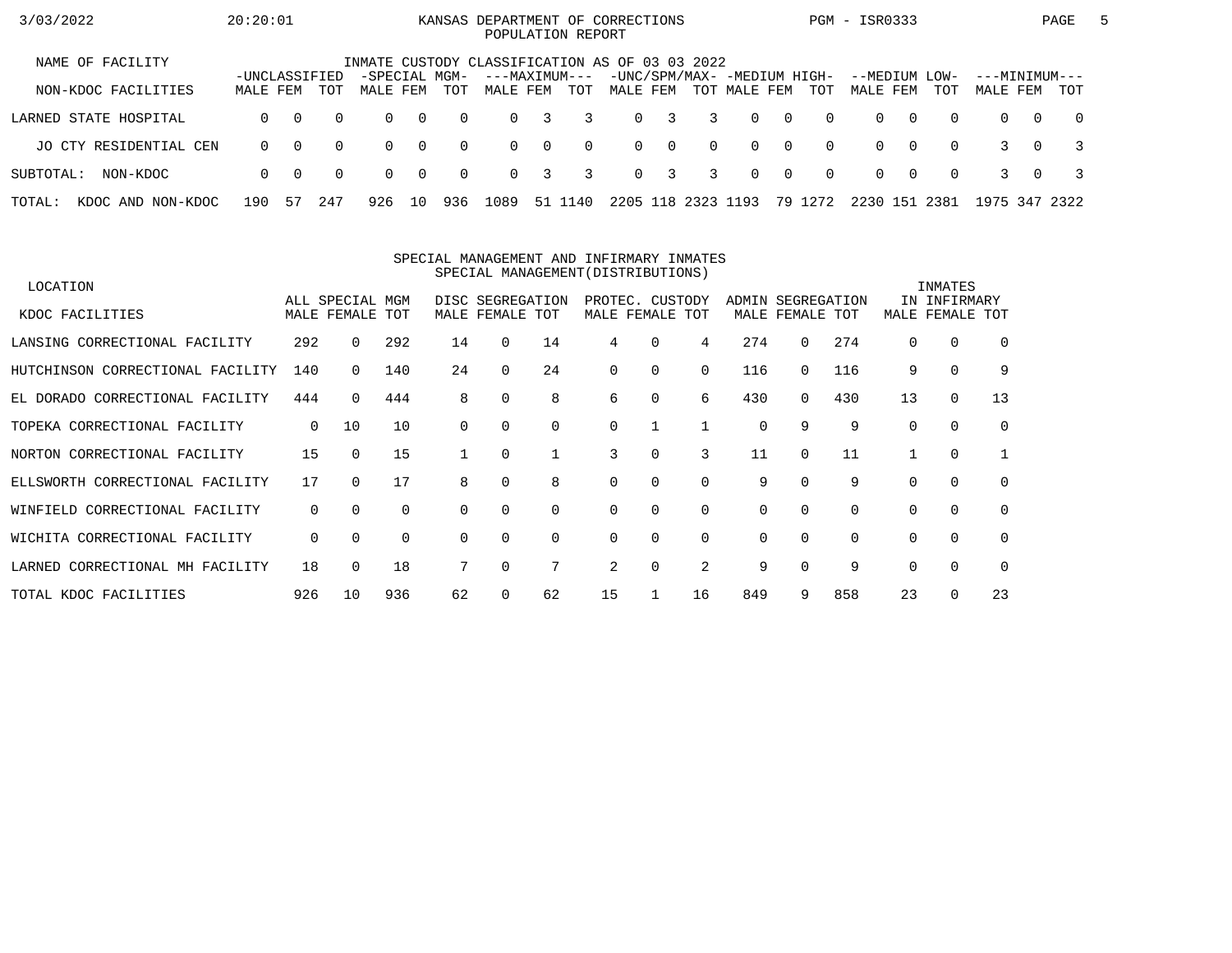3/03/2022 20:20:01 KANSAS DEPARTMENT OF CORRECTIONS PGM - ISR0333 PAGE 6 POPULATION REPORT

## DISTRIBUTION OF IN-STATE PAROLE CASELOAD BY LEVEL OF SUPERVISION

|                                                                                                                                                                                                                            |                                                                                        | ALL LEVELS                                                                     |                                                                             |                                                                                                 | HIGH<br>MALE FEMALE TOT MALE FEMALE TOT                                                             |                                                                                                                 |                                                                                 | CLOSE/MODERATE<br>MALE FEMALE TOT                                                        |                                                                       |                                                                                           | MODERATE/LOW-MOD<br>MALE FEMALE TOT                                                     |                                                                                          |                                                                                                       | LOW<br>MALE FEMALE TOT                                                                                   |                                                                                                     |                                                                                     | UNCLASSIFIED<br>MALE FEMALE TOT                                                          |                                                                                                                  |
|----------------------------------------------------------------------------------------------------------------------------------------------------------------------------------------------------------------------------|----------------------------------------------------------------------------------------|--------------------------------------------------------------------------------|-----------------------------------------------------------------------------|-------------------------------------------------------------------------------------------------|-----------------------------------------------------------------------------------------------------|-----------------------------------------------------------------------------------------------------------------|---------------------------------------------------------------------------------|------------------------------------------------------------------------------------------|-----------------------------------------------------------------------|-------------------------------------------------------------------------------------------|-----------------------------------------------------------------------------------------|------------------------------------------------------------------------------------------|-------------------------------------------------------------------------------------------------------|----------------------------------------------------------------------------------------------------------|-----------------------------------------------------------------------------------------------------|-------------------------------------------------------------------------------------|------------------------------------------------------------------------------------------|------------------------------------------------------------------------------------------------------------------|
| NORTHERN REGION TOTAL<br>KANSAS CITY TOTAL<br>OTHER<br>KANSAS OFFENDERS<br>COMPACT PAROLE<br>ON SUPERVISION<br>PENDING INVEST<br>WAIT RPT INSTR<br>COMPACT PROBATION<br>ON SUPERVISION<br>PENDING INVEST<br>WAIT RPT INSTR | 2351<br>637<br>637<br>408<br>96<br>71<br>23<br>$\overline{2}$<br>133<br>101<br>9<br>23 | 397<br>91<br>91<br>44<br>6<br>3<br>2<br>1<br>41<br>27<br>3<br>11               | 2748<br>728<br>728<br>452<br>102<br>74<br>25<br>3<br>174<br>128<br>12<br>34 | 187<br>43<br>43<br>35<br>5<br>3<br>2<br>0<br>3<br>3<br>$\Omega$<br>$\Omega$                     | 26<br>3<br>3<br>2<br>$\Omega$<br>$\Omega$<br>$\Omega$<br>$\Omega$<br>1<br>1<br>$\Omega$<br>$\Omega$ | 213<br>46<br>46<br>37<br>5<br>3<br>2<br>$\mathbf 0$<br>4<br>4<br>$\mathbf 0$<br>$\Omega$                        | 1006<br>262<br>262<br>187<br>33<br>27<br>6<br>$\mathbf 0$<br>42<br>34<br>5<br>3 | 150<br>31<br>31<br>17<br>5<br>3<br>1<br>9<br>6<br>O<br>3                                 | 1156<br>293<br>293<br>204<br>38<br>30<br>7<br>1<br>51<br>40<br>5<br>6 | 611<br>234<br>234<br>136<br>41<br>36<br>4<br>$\mathbf{1}$<br>57<br>53<br>$\mathbf 0$<br>4 | 101<br>35<br>35<br>16<br>$\Omega$<br>0<br>$\Omega$<br>$\mathbf 0$<br>19<br>15<br>1<br>3 | 712<br>269<br>269<br>152<br>41<br>36<br>4<br>$\mathbf 1$<br>76<br>68<br>$\mathbf 1$<br>7 | 346<br>32<br>32<br>17<br>2<br>1<br>1<br>$\Omega$<br>13<br>8<br>1<br>4                                 | 85<br>9<br>9<br>3<br>$\Omega$<br>$\mathbf 0$<br>$\Omega$<br>$\mathbf 0$<br>6<br>4<br>$\Omega$<br>2       | 431<br>41<br>41<br>20<br>2<br>1<br>$\mathbf{1}$<br>$\mathbf 0$<br>19<br>12<br>1<br>6                | 201<br>66<br>66<br>33<br>15<br>4<br>10<br>1<br>18<br>3<br>3<br>12                   | 35<br>13<br>13<br>6<br>1<br>0<br>1<br>0<br>6<br>1<br>2<br>3                              | 236<br>79<br>79<br>39<br>16<br>$\overline{4}$<br>11<br>$\mathbf{1}$<br>24<br>$\overline{4}$<br>5<br>15           |
| TOPEKA TOTAL<br>OTHER<br>KANSAS OFFENDERS<br>COMPACT PAROLE<br>ON SUPERVISION<br>PENDING INVEST<br>COMPACT PROBATION<br>ON SUPERVISION<br>PENDING INVEST<br>WAIT RPT INSTR                                                 | 285<br>285<br>242<br>19<br>11<br>8<br>24<br>14<br>1<br>9                               | 53<br>53<br>45<br>$\bigcap$<br>$\cap$<br>0<br>8<br>5<br>$\mathbf 1$<br>2       | 338<br>338<br>287<br>19<br>11<br>8<br>32<br>19<br>$\overline{2}$<br>11      | 33<br>33<br>30<br>2<br>2<br>0<br>1<br>$\mathbf{1}$<br>$\mathbf 0$<br>$\Omega$                   | 7<br>7<br>5<br>$\Omega$<br>$\Omega$<br>$\Omega$<br>$\overline{2}$<br>$\mathbf 0$<br>$\Omega$        | 40<br>40<br>35<br>$\overline{2}$<br>2<br>0<br>3<br>3<br>$\mathbf 0$<br>$\Omega$                                 | 199<br>199<br>173<br>12<br>6<br>6<br>14<br>10<br>$\mathbf{1}$<br>3              | 32<br>32<br>28<br>$\Omega$<br>U<br>$\Omega$<br>1<br>$\mathbf 1$<br>2                     | 231<br>231<br>201<br>12<br>6<br>6<br>18<br>11<br>2<br>5               | 28<br>28<br>21<br>3<br>3<br>0<br>$\overline{4}$<br>1<br>$\overline{0}$<br>3               | 7<br>7<br>6<br>0<br>0<br>0<br>1<br>1<br>0<br>$\Omega$                                   | 35<br>35<br>27<br>3<br>3<br>0<br>5<br>2<br>$\mathbf 0$<br>3                              | 9<br>9<br>6<br>$\Omega$<br>$\Omega$<br>$\Omega$<br>3<br>$\overline{2}$<br>$\mathbf 0$<br>$\mathbf{1}$ | 3<br>3<br>$\overline{2}$<br>$\mathbf 0$<br>$\Omega$<br>0<br>1<br>$\mathbf{1}$<br>$\mathbf 0$<br>$\Omega$ | 12<br>12<br>8<br>$\mathbf 0$<br>$\Omega$<br>$\mathbf 0$<br>4<br>3<br>$\mathbf 0$<br>$\mathbf{1}$    | 16<br>16<br>12<br>2<br>$\Omega$<br>2<br>$\overline{2}$<br>$\Omega$<br>$\Omega$<br>2 | 4<br>4<br>4<br>0<br>$\Omega$<br>$\Omega$<br>$\Omega$<br>$\Omega$<br>$\Omega$<br>$\Omega$ | 20<br>20<br>16<br>$\overline{2}$<br>$\Omega$<br>2<br>$\overline{2}$<br>$\Omega$<br>$\mathbf 0$<br>$\overline{a}$ |
| OLATHE TOTAL<br><b>OTHER</b><br>KANSAS OFFENDERS<br>COMPACT PAROLE<br>ON SUPERVISION<br>PENDING INVEST<br>WAIT RPT INSTR<br>COMPACT PROBATION<br>ON SUPERVISION<br>PENDING INVEST<br>WAIT RPT INSTR                        | 546<br>546<br>329<br>58<br>44<br>13<br>$\mathbf{1}$<br>159<br>126<br>9<br>24           | 126<br>126<br>55<br>14<br>12<br>1<br>$\mathbf{1}$<br>57<br>50<br>$\Omega$<br>7 | 672<br>672<br>384<br>72<br>56<br>14<br>2<br>216<br>176<br>9<br>31           | 26<br>26<br>25<br>$\Omega$<br>$\mathbf 0$<br>$\Omega$<br>0<br>1<br>1<br>$\Omega$<br>$\mathbf 0$ | 6<br>6<br>6<br>$\cap$<br>0<br>$\Omega$<br>$\Omega$<br>$\Omega$<br>$\Omega$<br>$\Omega$<br>$\Omega$  | 32<br>32<br>31<br>$\mathbf 0$<br>$\mathbf 0$<br>$\Omega$<br>$\mathbf 0$<br>1<br>1<br>$\mathbf 0$<br>$\mathbf 0$ | 139<br>139<br>101<br>16<br>12<br>4<br>$\mathbf 0$<br>22<br>18<br>0<br>4         | 32<br>32<br>24<br>2<br>$\overline{2}$<br>$\Omega$<br>$\Omega$<br>6<br>6<br>O<br>$\Omega$ | 171<br>171<br>125<br>18<br>14<br>4<br>$\Omega$<br>28<br>24<br>0<br>4  | 56<br>56<br>39<br>6<br>5<br>1<br>$\mathbf 0$<br>11<br>8<br>1<br>2                         | 11<br>11<br>8<br>2<br>2<br>0<br>0<br>1<br>1<br>0<br>$\Omega$                            | 67<br>67<br>47<br>8<br>7<br>1<br>$\Omega$<br>12<br>9<br>1<br>2                           | 276<br>276<br>135<br>27<br>25<br>1<br>$\mathbf{1}$<br>114<br>96<br>3<br>15                            | 68<br>68<br>12<br>8<br>7<br>$\mathbf{1}$<br>$\Omega$<br>48<br>42<br>$\mathbf 0$<br>6                     | 344<br>344<br>147<br>35<br>32<br>2<br>$\mathbf{1}$<br>162<br>138<br>3<br>21                         | 49<br>49<br>29<br>q<br>2<br>7<br>$\Omega$<br>11<br>3<br>5<br>3                      | 9<br>9<br>5<br>2<br>1<br>$\Omega$<br>$\mathbf 1$<br>2<br>$\mathbf{1}$<br>0<br>1          | 58<br>58<br>34<br>11<br>3<br>1<br>13<br>4<br>5<br>4                                                              |
| LANSING<br>KANSAS OFFENDERS<br>COMPACT PAROLE<br>ON SUPERVISION<br>PENDING INVEST<br>COMPACT PROBATION<br>ON SUPERVISION<br>PENDING INVEST                                                                                 | 90<br>61<br>16<br>15<br>1<br>13<br>12<br>1                                             | 12<br>6<br>$\mathbf{1}$<br>$\mathbf 1$<br>$\Omega$<br>5<br>5<br>$\Omega$       | 102<br>67<br>17<br>16<br>-1<br>18<br>17<br>1                                | 2<br>2<br>$\Omega$<br>$\mathbf 0$<br>$\Omega$<br>$\mathbf 0$<br>$\Omega$<br>$\mathbf 0$         | 1<br>$\mathbf{1}$<br>0<br>$\Omega$<br>$\Omega$<br>$\Omega$<br>$\Omega$<br>$\Omega$                  | 3<br>3<br>0<br>$\mathbf 0$<br>$\Omega$<br>$\mathbf 0$<br>$\mathbf 0$<br>$\Omega$                                | 38<br>27<br>4<br>4<br>$\Omega$<br>7<br>7<br>0                                   | 1<br>$\mathbf{1}$<br>$\Omega$<br>$\Omega$<br>$\Omega$<br>0<br>$\Omega$<br>$\Omega$       | 39<br>28<br>4<br>4<br>$\Omega$<br>7<br>7<br>$\Omega$                  | 42<br>27<br>11<br>11<br>$\Omega$<br>4<br>4<br>$\mathbf 0$                                 | 8<br>3<br>$\mathbf 1$<br>1<br>0<br>4<br>4<br>0                                          | 50<br>30<br>12<br>12<br>$\Omega$<br>8<br>8<br>$\Omega$                                   | 3<br>2<br>$\Omega$<br>$\Omega$<br>$\Omega$<br>1<br>$\mathbf{1}$<br>$\Omega$                           | 1<br>$\Omega$<br>$\Omega$<br>$\mathbf 0$<br>$\Omega$<br>$\mathbf 1$<br>1<br>$\cap$                       | 4<br>$\overline{a}$<br>0<br>$\mathbf 0$<br>$\Omega$<br>$\overline{2}$<br>$\overline{a}$<br>$\Omega$ | 5<br>3<br>1<br>$\mathbf 0$<br>1<br>$\mathbf{1}$<br>$\Omega$<br>1                    | 1<br>$\mathbf{1}$<br>$\Omega$<br>$\Omega$<br>$\Omega$<br>$\Omega$<br>0<br>0              | 6<br>4<br>1<br>$\mathbf 0$<br>1<br>1<br>$\mathbf 0$<br>1                                                         |
| ATCHISON<br>KANSAS OFFENDERS<br>COMPACT PAROLE<br>ON SUPERVISION<br>PENDING INVEST<br>COMPACT PROBATION<br>ON SUPERVISION                                                                                                  | 68<br>45<br>7<br>5<br>2<br>16<br>15                                                    | 8<br>$\overline{2}$<br>3<br>3<br>$\Omega$<br>3<br>3                            | 76<br>47<br>10<br>8<br>2<br>19<br>18                                        | 6<br>5<br>$\Omega$<br>0<br>$\Omega$<br>1<br>1                                                   | 1<br>$\mathbf 1$<br>$\Omega$<br>$\Omega$<br>$\Omega$<br>$\Omega$<br>$\Omega$                        | 7<br>6<br>$\Omega$<br>$\Omega$<br>0<br>1<br>1                                                                   | 40<br>31<br>3<br>3<br>O<br>6<br>6                                               | 4<br>$\mathbf{1}$<br>2<br>2<br>$\Omega$<br>1                                             | 44<br>32<br>5<br>5<br>$\Omega$<br>7<br>7                              | 15<br>6<br>3<br>2<br>1<br>6<br>6                                                          | 3<br>0<br>1<br>1<br>0<br>2<br>2                                                         | 18<br>6<br>4<br>3<br>1<br>8<br>8                                                         | 2<br>1<br>$\Omega$<br>0<br>$\Omega$<br>1<br>1                                                         | $\mathbf 0$<br>$\Omega$<br>$\Omega$<br>$\Omega$<br>$\Omega$<br>$\mathbf 0$<br>$\Omega$                   | 2<br>$\mathbf{1}$<br>$\Omega$<br>$\mathbf 0$<br>$\Omega$<br>1<br>$\mathbf{1}$                       | 5<br>$\overline{2}$<br>1<br>$\mathbf 0$<br>1<br>2<br>1                              | 0<br>$\Omega$<br>$\Omega$<br>$\mathbf 0$<br>$\Omega$<br>$\Omega$<br>0                    | 5<br>$\overline{c}$<br>1<br>$\mathbf 0$<br>1<br>$\overline{2}$<br>$\mathbf{1}$                                   |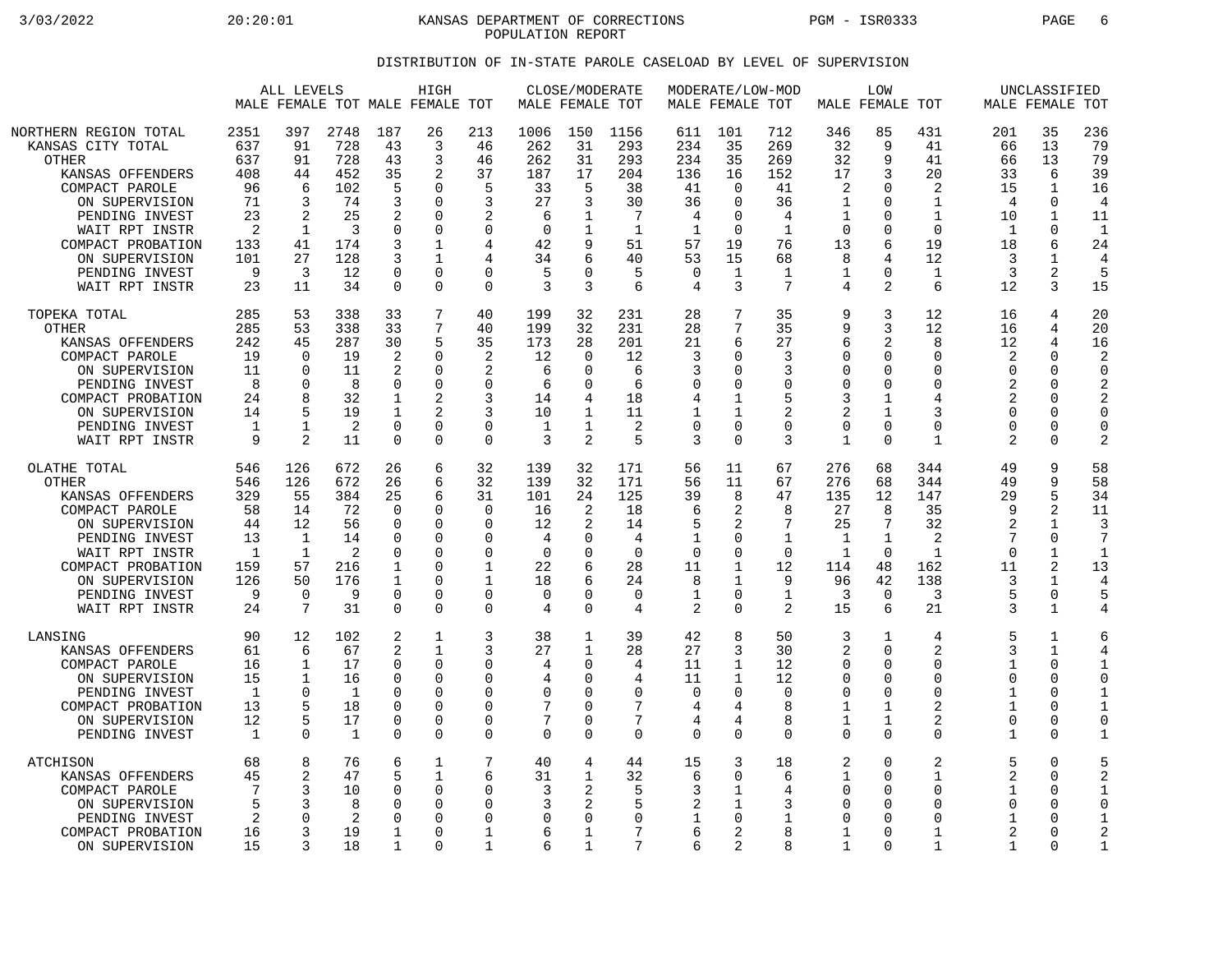3/03/2022 20:20:01 KANSAS DEPARTMENT OF CORRECTIONS PGM - ISR0333 PAGE 7 POPULATION REPORT

## DISTRIBUTION OF IN-STATE PAROLE CASELOAD BY LEVEL OF SUPERVISION

|                                                                                                                                                                                   |                                                             | ALL LEVELS<br>MALE FEMALE TOT MALE FEMALE                                                            |                                                                |                                                                                                                 | HIGH                                                                                         | TOT                                                                                                                | MALE FEMALE TOT                                                            | CLOSE/MODERATE                                                                                               |                                                                                         | MODERATE/LOW-MOD<br>MALE FEMALE TOT                                             |                                                                                                         |                                                                                     | MALE FEMALE TOT                                                                                           | LOW                                                                                                                           |                                                                                                  | MALE FEMALE TOT                                                                               | UNCLASSIFIED                                                                                                               |                                                                                                         |
|-----------------------------------------------------------------------------------------------------------------------------------------------------------------------------------|-------------------------------------------------------------|------------------------------------------------------------------------------------------------------|----------------------------------------------------------------|-----------------------------------------------------------------------------------------------------------------|----------------------------------------------------------------------------------------------|--------------------------------------------------------------------------------------------------------------------|----------------------------------------------------------------------------|--------------------------------------------------------------------------------------------------------------|-----------------------------------------------------------------------------------------|---------------------------------------------------------------------------------|---------------------------------------------------------------------------------------------------------|-------------------------------------------------------------------------------------|-----------------------------------------------------------------------------------------------------------|-------------------------------------------------------------------------------------------------------------------------------|--------------------------------------------------------------------------------------------------|-----------------------------------------------------------------------------------------------|----------------------------------------------------------------------------------------------------------------------------|---------------------------------------------------------------------------------------------------------|
| WAIT RPT INSTR                                                                                                                                                                    | 1                                                           | $\mathbf 0$                                                                                          | $\mathbf{1}$                                                   | $\mathbf 0$                                                                                                     | $\Omega$                                                                                     | $\mathbf 0$                                                                                                        | $\Omega$                                                                   | $\mathbf 0$                                                                                                  | $\mathbf 0$                                                                             | 0                                                                               | $\Omega$                                                                                                | $\mathbf 0$                                                                         | $\Omega$                                                                                                  | $\mathbf 0$                                                                                                                   | $\Omega$                                                                                         | $\mathbf{1}$                                                                                  | $\Omega$                                                                                                                   | $\mathbf{1}$                                                                                            |
| LAWRENCE<br>KANSAS OFFENDERS<br>COMPACT PAROLE<br>ON SUPERVISION<br>PENDING INVEST<br>COMPACT PROBATION<br>ON SUPERVISION<br>PENDING INVEST<br>WAIT RPT INSTR                     | 216<br>158<br>26<br>25<br>1<br>32<br>28<br>1<br>3           | 37<br>22<br>4<br>3<br>1<br>11<br>9<br>1<br>$\mathbf{1}$                                              | 253<br>180<br>30<br>28<br>2<br>43<br>37<br>$\overline{2}$<br>4 | 11<br>11<br>$\mathbf 0$<br>$\Omega$<br>$\mathbf 0$<br>$\Omega$<br>$\Omega$<br>$\mathbf 0$<br>$\Omega$           | 1<br>$\mathbf{1}$<br>0<br>$\Omega$<br><sup>0</sup><br>0<br><sup>0</sup><br>0<br><sup>0</sup> | 12<br>12<br>$\mathbf 0$<br>$\Omega$<br>0<br>$\Omega$<br>$\Omega$<br>$\mathbf 0$<br>$\Omega$                        | 48<br>36<br>4<br>3<br>1<br>8<br>5<br>$\mathbf{1}$<br>2                     | 6<br>3<br>$\mathbf{1}$<br>1<br>$\mathbf 0$<br>2<br>$\overline{2}$<br>$\mathbf 0$<br>$\Omega$                 | 54<br>39<br>5<br>4<br>1<br>10<br>7<br>$\mathbf{1}$<br>2                                 | 143<br>104<br>20<br>20<br>$\mathbf 0$<br>19<br>18<br>0<br>1                     | 24<br>16<br>2<br>2<br>0<br>6<br>6<br>$\Omega$<br>$\Omega$                                               | 167<br>120<br>22<br>22<br>$\mathbf 0$<br>25<br>24<br>$\mathbf 0$<br>1               | 7<br>$\mathbf{1}$<br>$\mathbf{1}$<br>1<br>$\mathbf 0$<br>5<br>5<br>$\mathbf 0$<br>$\Omega$                | 2<br>1<br>$\Omega$<br>$\Omega$<br>$\mathbf 0$<br>$\mathbf 1$<br>1<br>$\mathbf 0$<br>$\Omega$                                  | 9<br>2<br>$\mathbf{1}$<br>1<br>$\Omega$<br>6<br>6<br>0<br>$\Omega$                               | 7<br>6<br>$\mathbf 1$<br>1<br>$\mathbf 0$<br>$\Omega$<br>$\Omega$<br>$\Omega$<br>$\Omega$     | 4<br>1<br>$\mathbf{1}$<br>$\Omega$<br>1<br>$\overline{2}$<br>$\Omega$<br>$\mathbf{1}$<br>$\mathbf{1}$                      | 11<br>7<br>2<br>-1<br>$\mathbf{1}$<br>$\overline{2}$<br>$\Omega$<br>$\mathbf{1}$<br>$\mathbf{1}$        |
| SALINA<br>KANSAS OFFENDERS<br>COMPACT PAROLE<br>ON SUPERVISION<br>PENDING INVEST<br>COMPACT PROBATION<br>ON SUPERVISION<br>PENDING INVEST<br>WAIT RPT INSTR                       | 180<br>159<br>9<br>4<br>5<br>12<br>7<br>1<br>4              | 22<br>12<br>2<br>1<br>1<br>8<br>6<br>$\mathbf{1}$<br>$\mathbf{1}$                                    | 202<br>171<br>11<br>5<br>6<br>20<br>13<br>2<br>5               | 15<br>12<br>3<br>$\mathbf 1$<br>$\overline{2}$<br>$\Omega$<br>$\Omega$<br>$\Omega$<br>$\Omega$                  | 1<br>$\mathbf{1}$<br>$\Omega$<br>$\Omega$<br>0<br><sup>0</sup><br>$\Omega$<br>0<br>0         | 16<br>13<br>3<br>1<br>2<br>$\Omega$<br>$\Omega$<br>$\mathbf 0$<br>$\mathbf 0$                                      | 121<br>109<br>4<br>2<br>2<br>8<br>4<br>1<br>3                              | 17<br>9<br>1<br>1<br>$\mathbf 0$<br>7<br>5<br>$\mathbf 1$<br>$\mathbf{1}$                                    | 138<br>118<br>5<br>3<br>$\overline{a}$<br>15<br>9<br>2<br>4                             | 28<br>25<br>1<br>0<br>$\mathbf 1$<br>2<br>2<br>$\Omega$<br>0                    | 3<br>2<br>0<br>$\Omega$<br>O<br>1<br>$\Omega$<br>$\Omega$                                               | 31<br>27<br>1<br>$\Omega$<br>$\mathbf 1$<br>3<br>3<br>$\Omega$<br>$\Omega$          | 6<br>4<br>0<br>$\mathbf 0$<br>$\mathbf 0$<br>2<br>$\mathbf{1}$<br>$\mathbf 0$<br>$\mathbf{1}$             | $\Omega$<br>$\mathbf 0$<br>$\Omega$<br>$\Omega$<br>$\mathbf 0$<br>$\Omega$<br>$\Omega$<br>$\Omega$<br>$\Omega$                | б<br>4<br>$\Omega$<br>$\Omega$<br>0<br>$\overline{a}$<br>$\mathbf{1}$<br>$\Omega$<br>$\mathbf 1$ | 10<br>9<br>1<br>$\mathbf 1$<br>$\mathbf 0$<br>$\Omega$<br>$\Omega$<br>$\Omega$<br>$\mathbf 0$ | 1<br>$\Omega$<br>1<br>$\Omega$<br>$\mathbf{1}$<br>$\Omega$<br>$\Omega$<br>0<br>$\Omega$                                    | 11<br>9<br>2<br>$\mathbf{1}$<br>$\mathbf{1}$<br>$\Omega$<br>$\mathbf 0$<br>$\Omega$<br>$\Omega$         |
| GREAT BEND<br>KANSAS OFFENDERS<br>COMPACT PAROLE<br>ON SUPERVISION<br>PENDING INVEST<br>WAIT RPT INSTR<br>COMPACT PROBATION<br>ON SUPERVISION<br>PENDING INVEST<br>WAIT RPT INSTR | 98<br>86<br>6<br>4<br>1<br>$\mathbf{1}$<br>6<br>3<br>1<br>2 | 5<br>4<br>$\Omega$<br>$\Omega$<br>$\Omega$<br>$\Omega$<br>$\mathbf{1}$<br>$\Omega$<br>-1<br>$\Omega$ | 103<br>90<br>6<br>4<br>1<br>1<br>7<br>3<br>2<br>$\overline{2}$ | 14<br>13<br>$\mathbf 1$<br>$\mathbf{1}$<br>$\Omega$<br>$\Omega$<br>$\Omega$<br>$\Omega$<br>$\Omega$<br>$\Omega$ | $\mathbf{1}$<br>1<br>0<br>$\Omega$<br>0<br>0<br><sup>0</sup><br>0<br>0<br>$\Omega$           | 15<br>14<br>$\mathbf 1$<br>$\mathbf{1}$<br>$\Omega$<br>$\Omega$<br>$\Omega$<br>$\mathbf 0$<br>$\Omega$<br>$\Omega$ | 45<br>39<br>2<br>1<br>$\Omega$<br>4<br>2<br>1                              | 3<br>2<br>$\mathbf 0$<br>$\Omega$<br>$\Omega$<br>$\mathbf 0$<br>$\mathbf{1}$<br>$\mathbf 0$<br>1<br>$\Omega$ | 48<br>41<br>2<br>1<br>0<br>1<br>5<br>$\overline{2}$<br>$\overline{2}$<br>1              | 21<br>18<br>3<br>$\overline{2}$<br>1<br>0<br>$\Omega$<br>0<br><sup>0</sup><br>0 | $\mathbf{1}$<br>1<br>0<br><sup>0</sup><br>$\Omega$<br>$\Omega$<br>∩<br>$\Omega$<br>$\Omega$<br>$\Omega$ | 22<br>19<br>3<br>2<br>1<br>$\Omega$<br>$\Omega$<br>$\Omega$<br>$\Omega$<br>$\Omega$ | 2<br>0<br>$\Omega$<br>$\mathbf 0$<br>0<br>$\mathbf 0$<br>2<br>$\mathbf{1}$<br>$\mathbf 0$<br>$\mathbf{1}$ | $\mathbf 0$<br>$\Omega$<br>$\mathbf 0$<br>$\Omega$<br>$\Omega$<br>$\Omega$<br>$\Omega$<br>$\mathbf 0$<br>$\Omega$<br>$\Omega$ | $\overline{2}$<br>O<br>$\Omega$<br>$\Omega$<br>0<br>0<br>2<br>$\mathbf 1$<br>0<br>$\mathbf 1$    | 16<br>16<br>$\mathbf 0$<br>$\Omega$<br>O<br>$\Omega$<br>$\Omega$<br>0<br>O<br>$\Omega$        | $\mathbf 0$<br>$\Omega$<br>$\mathbf 0$<br>$\Omega$<br>$\Omega$<br>$\Omega$<br>$\Omega$<br>$\Omega$<br>$\Omega$<br>$\Omega$ | 16<br>16<br>$\Omega$<br>$\Omega$<br>0<br>$\Omega$<br>$\Omega$<br>$\mathbf 0$<br>$\Omega$<br>0           |
| JUNCTION CITY<br>KANSAS OFFENDERS<br>COMPACT PAROLE<br>ON SUPERVISION<br>PENDING INVEST<br>COMPACT PROBATION<br>ON SUPERVISION<br>PENDING INVEST<br>WAIT RPT INSTR                | 111<br>84<br>10<br>7<br>3<br>17<br>6<br>3<br>8              | 27<br>19<br>$\overline{2}$<br>$\overline{2}$<br>$\Omega$<br>6<br>3<br>1<br>$\overline{2}$            | 138<br>103<br>12<br>9<br>3<br>23<br>9<br>4<br>10               | 24<br>23<br>$\Omega$<br>$\Omega$<br>$\Omega$<br>1<br>$\Omega$<br>$\mathbf 0$<br>$\mathbf{1}$                    | 3<br>3<br>$\Omega$<br>0<br>$\Omega$<br>0<br>0<br>0<br><sup>0</sup>                           | 27<br>26<br>$\Omega$<br>$\Omega$<br>$\Omega$<br>1<br>$\Omega$<br>0<br>$\mathbf{1}$                                 | 61<br>46<br>4<br>3<br>8<br>5<br>1<br>$\overline{2}$                        | 16<br>12<br>$\mathbf 1$<br>$\mathbf{1}$<br>$\Omega$<br>3<br>$\mathbf 1$<br>1<br>$\mathbf{1}$                 | 77<br>58<br>8<br>5<br>3<br>11<br>6<br>$\overline{2}$<br>3                               | 18<br>12<br>2<br>2<br>$\Omega$<br>4<br>0<br>1<br>3                              | 6<br>2<br>1<br>$\mathbf{1}$<br>$\Omega$<br>3<br>2<br>0<br>1                                             | 24<br>14<br>3<br>3<br>$\Omega$<br>7<br>2<br>$\mathbf 1$<br>4                        | 2<br>$\mathbf{1}$<br>$\Omega$<br>$\Omega$<br>0<br>$\mathbf{1}$<br>$\mathbf 0$<br>0<br>$\mathbf{1}$        | $\mathbf 0$<br>$\mathbf 0$<br>$\Omega$<br>$\mathbf 0$<br>$\Omega$<br>$\Omega$<br>$\Omega$<br>$\mathbf 0$<br>$\Omega$          | 2<br>$\mathbf{1}$<br>$\Omega$<br>0<br>0<br>1<br>0<br>0<br>$\mathbf{1}$                           | 6<br>2<br>$\mathbf{1}$<br>$\mathbf 1$<br>$\Omega$<br>3<br>$\mathbf 1$<br>1<br>1               | 2<br>2<br>$\Omega$<br>$\Omega$<br>$\Omega$<br>$\Omega$<br>$\Omega$<br>0<br>$\Omega$                                        | 8<br>4<br>$\mathbf{1}$<br>$\mathbf{1}$<br>$\Omega$<br>3<br>$\mathbf{1}$<br>$\mathbf{1}$<br>$\mathbf{1}$ |
| NW COMM CORR<br>KANSAS OFFENDERS<br>COMPACT PAROLE<br>ON SUPERVISION<br>PENDING INVEST<br>COMPACT PROBATION<br>ON SUPERVISION<br>PENDING INVEST<br>WAIT RPT INSTR                 | 107<br>91<br>8<br>7<br>1<br>8<br>3<br>$\overline{a}$<br>3   | 15<br>12<br>$\mathbf 1$<br>$\mathbf{1}$<br>$\Omega$<br>$\mathfrak{D}$<br>2<br>$\Omega$<br>$\Omega$   | 122<br>103<br>9<br>8<br>$\mathbf{1}$<br>10<br>5<br>2<br>3      | 13<br>12<br>$\mathbf 1$<br>1<br>$\Omega$<br>$\Omega$<br>$\mathbf 0$<br>$\Omega$<br>$\Omega$                     | 2<br>2<br>0<br>0<br>0<br><sup>0</sup><br><sup>0</sup><br>0<br><sup>n</sup>                   | 15<br>14<br>$\mathbf{1}$<br>1<br>$\Omega$<br><sup>0</sup><br>0<br>$\Omega$<br>$\Omega$                             | 53<br>50<br>3<br>2<br><sup>0</sup><br>$\Omega$<br><sup>0</sup><br>$\Omega$ | 8<br>7<br>$\mathbf{1}$<br>$\mathbf{1}$<br>$\mathbf 0$<br>$\Omega$<br>0<br>$\Omega$<br>$\Omega$               | 61<br>57<br>4<br>3<br>$\mathbf 1$<br>$\Omega$<br>$\mathbf 0$<br>$\mathbf 0$<br>$\Omega$ | 26<br>20<br>$\overline{2}$<br>2<br>0<br>4<br>2<br>$\Omega$<br>$\overline{2}$    | 3<br>2<br>$\Omega$<br>$\Omega$<br>0<br>1<br>1<br>$\Omega$<br>$\Omega$                                   | 29<br>22<br>2<br>2<br>$\Omega$<br>5<br>3<br>$\Omega$<br>2                           | 7<br>4<br>1<br>1<br>$\mathbf 0$<br>2<br>$\mathbf{1}$<br>1<br>$\Omega$                                     | 2<br>1<br>$\Omega$<br>$\Omega$<br>$\mathbf 0$<br>1<br>1<br>$\Omega$<br>$\Omega$                                               | 9<br>5<br>$\mathbf{1}$<br>1<br>$\Omega$<br>3<br>2<br>1<br>$\Omega$                               | 8<br>5<br>$\mathbf{1}$<br>1<br>$\mathbf 0$<br>2<br>O<br>1<br>1                                | $\Omega$<br>$\Omega$<br>$\mathbf 0$<br>$\Omega$<br>$\Omega$<br>$\Omega$<br>U<br>$\Omega$<br>$\Omega$                       | 8<br>5<br>$\mathbf{1}$<br>$\mathbf{1}$<br>$\Omega$<br>2<br>0<br>$\mathbf{1}$<br>$\mathbf{1}$            |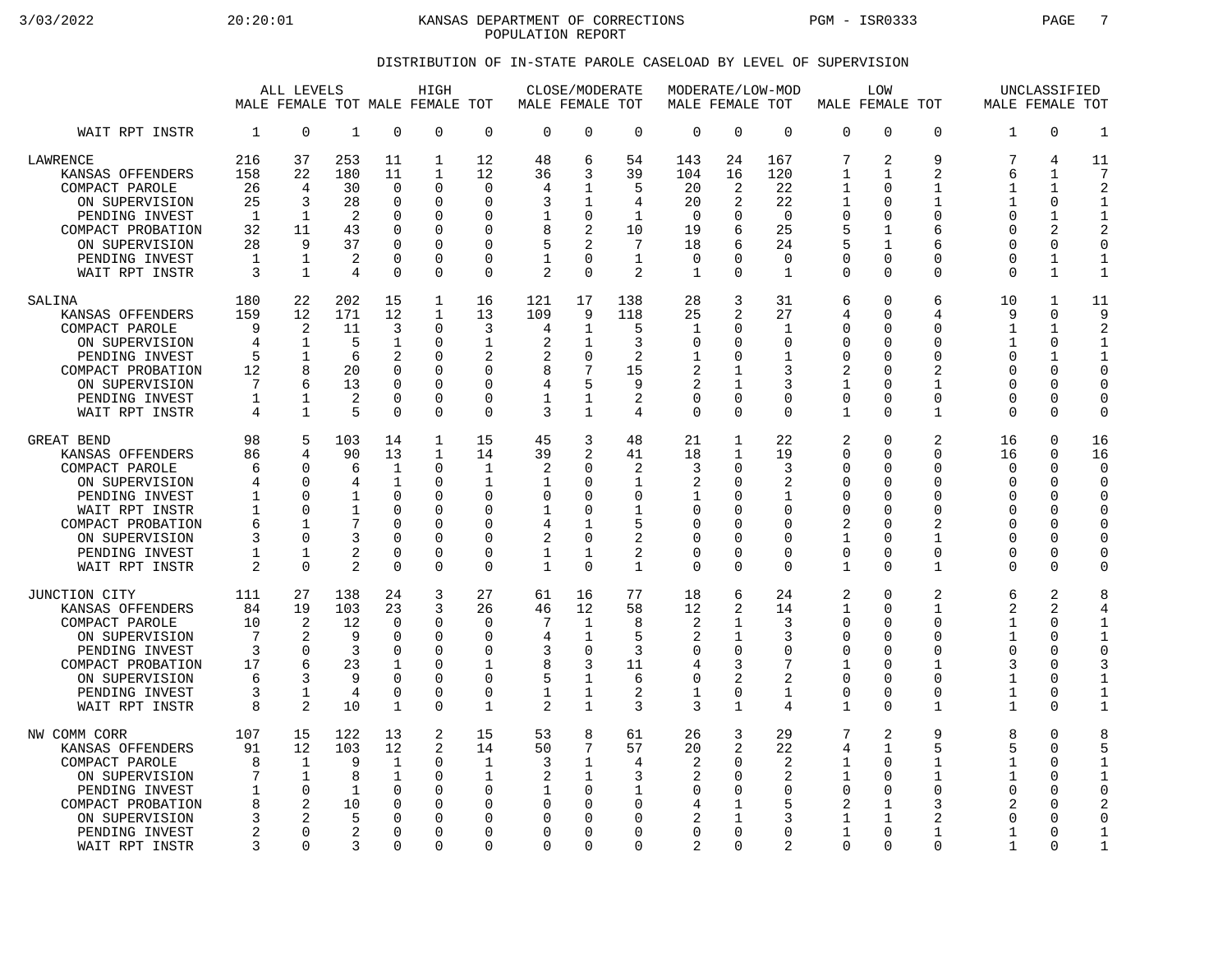3/03/2022 20:20:01 KANSAS DEPARTMENT OF CORRECTIONS PGM - ISR0333 PAGE 8 POPULATION REPORT

## DISTRIBUTION OF IN-STATE PAROLE CASELOAD BY LEVEL OF SUPERVISION

|                                                                                                                                                                                     |                                                               | ALL LEVELS<br>MALE FEMALE TOT MALE FEMALE TOT                     |                                                                           |                                                                                                    | HIGH                                                                                                                         |                                                      | MALE FEMALE TOT                                                         | CLOSE/MODERATE                                              |                                                                   | MALE FEMALE TOT                                                       |                                                     | MODERATE/LOW-MOD                                                      | MALE FEMALE TOT                                                                                              | LOW                                                                                                               |                                                                            | MALE FEMALE TOT                                                                               | UNCLASSIFIED                                                                          |                                                                                   |
|-------------------------------------------------------------------------------------------------------------------------------------------------------------------------------------|---------------------------------------------------------------|-------------------------------------------------------------------|---------------------------------------------------------------------------|----------------------------------------------------------------------------------------------------|------------------------------------------------------------------------------------------------------------------------------|------------------------------------------------------|-------------------------------------------------------------------------|-------------------------------------------------------------|-------------------------------------------------------------------|-----------------------------------------------------------------------|-----------------------------------------------------|-----------------------------------------------------------------------|--------------------------------------------------------------------------------------------------------------|-------------------------------------------------------------------------------------------------------------------|----------------------------------------------------------------------------|-----------------------------------------------------------------------------------------------|---------------------------------------------------------------------------------------|-----------------------------------------------------------------------------------|
| UNASSIGNED - NORTH                                                                                                                                                                  | 13                                                            | 1                                                                 | 14                                                                        | 0                                                                                                  | $\Omega$                                                                                                                     | $\mathbf 0$                                          | $\mathbf 0$                                                             | 0                                                           | $\mathbf 0$                                                       | $\mathbf 0$                                                           | $\mathbf 0$                                         | $\mathbf 0$                                                           | $\mathbf 0$                                                                                                  | $\mathbf 0$                                                                                                       | 0                                                                          | 13                                                                                            | 1                                                                                     | 14                                                                                |
| KANSAS OFFENDERS                                                                                                                                                                    | 13                                                            | $\mathbf{1}$                                                      | 14                                                                        | $\Omega$                                                                                           | $\Omega$                                                                                                                     | $\mathbf 0$                                          | $\Omega$                                                                | $\Omega$                                                    | $\Omega$                                                          | $\Omega$                                                              | $\mathbf 0$                                         | $\Omega$                                                              | $\Omega$                                                                                                     | $\Omega$                                                                                                          | $\Omega$                                                                   | 13                                                                                            | $\mathbf{1}$                                                                          | 14                                                                                |
| SOUTHERN REGION TOTAL                                                                                                                                                               | 2124                                                          | 305                                                               | 2429                                                                      | 222                                                                                                | 35                                                                                                                           | 257                                                  | 966                                                                     | 126                                                         | 1092                                                              | 550                                                                   | 74                                                  | 624                                                                   | 264                                                                                                          | 43                                                                                                                | 307                                                                        | 122                                                                                           | 27                                                                                    | 149                                                                               |
| WICHITA TOTAL                                                                                                                                                                       | 1574                                                          | 205                                                               | 1779                                                                      | 178                                                                                                | 23                                                                                                                           | 201                                                  | 703                                                                     | 84                                                          | 787                                                               | 381                                                                   | 43                                                  | 424                                                                   | 231                                                                                                          | 37                                                                                                                | 268                                                                        | 81                                                                                            | 18                                                                                    | 99                                                                                |
| SEX OFFENDER UNIT                                                                                                                                                                   | 94                                                            | 35                                                                | 129                                                                       | 9                                                                                                  | 9                                                                                                                            | 18                                                   | 57                                                                      | 20                                                          | 77                                                                | 17                                                                    | 3                                                   | 20                                                                    | $\mathbf{1}$                                                                                                 | $\mathbf{1}$                                                                                                      | 2                                                                          | 10                                                                                            | 2                                                                                     | 12                                                                                |
| KANSAS OFFENDERS                                                                                                                                                                    | 80                                                            | 32                                                                | 112                                                                       | 9                                                                                                  | 9                                                                                                                            | 18                                                   | 46                                                                      | 17                                                          | 63                                                                | 14                                                                    | 3                                                   | 17                                                                    | 1                                                                                                            | 1                                                                                                                 | 2                                                                          | 10                                                                                            | 2                                                                                     | 12                                                                                |
| COMPACT PAROLE                                                                                                                                                                      | 6                                                             | 1                                                                 | 7                                                                         | O                                                                                                  | $\Omega$                                                                                                                     | $\Omega$                                             | 5                                                                       | 1                                                           | 6                                                                 | $\mathbf{1}$                                                          | $\Omega$                                            | $\mathbf{1}$                                                          | $\Omega$                                                                                                     | $\Omega$                                                                                                          | 0                                                                          | $\Omega$                                                                                      | $\Omega$                                                                              | $\Omega$                                                                          |
| ON SUPERVISION                                                                                                                                                                      | 5                                                             | $\mathbf 1$                                                       | 6                                                                         | ∩                                                                                                  | $\Omega$                                                                                                                     | 0                                                    | 4                                                                       | 1                                                           | 5                                                                 | 1                                                                     | 0                                                   | $\mathbf 1$                                                           | 0                                                                                                            | $\Omega$                                                                                                          | $\Omega$                                                                   | $\Omega$                                                                                      | 0                                                                                     | $\Omega$                                                                          |
| PENDING INVEST                                                                                                                                                                      | 1                                                             | 0                                                                 | 1                                                                         | O                                                                                                  | $\Omega$                                                                                                                     | 0                                                    | 1                                                                       | 0                                                           | 1                                                                 | 0                                                                     | O                                                   | O                                                                     | 0                                                                                                            | <sup>0</sup>                                                                                                      | 0                                                                          | <sup>0</sup>                                                                                  | 0                                                                                     | 0                                                                                 |
| COMPACT PROBATION                                                                                                                                                                   | 8                                                             | $\mathfrak{D}$                                                    | 10                                                                        | U                                                                                                  | $\Omega$                                                                                                                     | 0                                                    | 6                                                                       | 2                                                           | 8                                                                 | 2                                                                     | $\Omega$                                            | 2                                                                     | $\mathbf 0$                                                                                                  | $\Omega$                                                                                                          | $\Omega$                                                                   | $\Omega$                                                                                      | $\mathbf 0$                                                                           | $\mathbf 0$                                                                       |
| ON SUPERVISION                                                                                                                                                                      | 7                                                             | $\mathfrak{D}$                                                    | 9                                                                         | $\Omega$                                                                                           | $\Omega$                                                                                                                     | $\mathbf 0$                                          | 6                                                                       | 2                                                           | 8                                                                 | $\mathbf{1}$                                                          | 0                                                   | $\mathbf 1$                                                           | $\Omega$                                                                                                     | $\Omega$                                                                                                          | $\Omega$                                                                   | $\Omega$                                                                                      | $\mathbf 0$                                                                           | $\Omega$                                                                          |
| WAIT RPT INSTR                                                                                                                                                                      | $\mathbf{1}$                                                  | $\Omega$                                                          | $\mathbf{1}$                                                              | $\Omega$                                                                                           | $\Omega$                                                                                                                     | $\mathbf 0$                                          | $\mathbf 0$                                                             | $\Omega$                                                    | $\Omega$                                                          | $\mathbf{1}$                                                          | $\mathbf 0$                                         | 1                                                                     | $\Omega$                                                                                                     | $\Omega$                                                                                                          | $\Omega$                                                                   | $\Omega$                                                                                      | 0                                                                                     | $\mathbf 0$                                                                       |
| <b>OTHER</b><br>KANSAS OFFENDERS<br>COMPACT PAROLE<br>ON SUPERVISION<br>PENDING INVEST<br>WAIT RPT INSTR<br>COMPACT PROBATION<br>ON SUPERVISION<br>PENDING INVEST<br>WAIT RPT INSTR | 1480<br>1272<br>67<br>61<br>5<br>1<br>141<br>125<br>6<br>10   | 170<br>107<br>15<br>10<br>4<br>$\mathbf{1}$<br>48<br>34<br>5<br>9 | 1650<br>1379<br>82<br>71<br>9<br>$\overline{2}$<br>189<br>159<br>11<br>19 | 169<br>167<br>1<br>$\mathbf 1$<br>$\Omega$<br>$\Omega$<br>1<br>$\mathbf 1$<br>$\Omega$<br>$\Omega$ | 14<br>11<br>$\mathbf{1}$<br>$\mathbf{1}$<br>$\Omega$<br>$\Omega$<br>$\overline{c}$<br>$\overline{c}$<br>$\Omega$<br>$\Omega$ | 183<br>178<br>2<br>2<br>0<br>0<br>3<br>3<br>0<br>0   | 646<br>589<br>25<br>24<br>1<br>$\Omega$<br>32<br>31<br>0<br>$\mathbf 1$ | 64<br>52<br>3<br>$\mathbf{1}$<br>1<br>1<br>9<br>6<br>2<br>1 | 710<br>641<br>28<br>25<br>2<br>$\mathbf{1}$<br>41<br>37<br>2<br>2 | 364<br>335<br>9<br>9<br>$\Omega$<br>$\mathbf 0$<br>20<br>19<br>0<br>1 | 40<br>28<br>4<br>4<br>0<br>0<br>8<br>4<br>1<br>3    | 404<br>363<br>13<br>13<br>$\Omega$<br>$\Omega$<br>28<br>23<br>1<br>4  | 230<br>125<br>27<br>26<br>$\Omega$<br>1<br>78<br>69<br>1<br>8                                                | 36<br>7<br>4<br>4<br>$\Omega$<br>$\Omega$<br>25<br>21<br>$\mathbf{1}$<br>3                                        | 266<br>132<br>31<br>30<br>$\Omega$<br>$\mathbf{1}$<br>103<br>90<br>2<br>11 | 71<br>56<br>5<br>$\mathbf{1}$<br>$\overline{4}$<br>$\Omega$<br>10<br>5<br>5<br>$\mathbf 0$    | 16<br>9<br>3<br>$\mathbf 0$<br>3<br>$\mathbf 0$<br>4<br>1<br>1<br>2                   | 87<br>65<br>8<br>1<br>7<br>$\mathbf 0$<br>14<br>6<br>6                            |
| HUTCHINSON TOTAL                                                                                                                                                                    | 106                                                           | 14                                                                | 120                                                                       | 7                                                                                                  | 3                                                                                                                            | 10                                                   | 69                                                                      | 9                                                           | 78                                                                | 16                                                                    | 2                                                   | 18                                                                    | 8                                                                                                            | $\mathbf 0$                                                                                                       | 8                                                                          | 6                                                                                             | $\mathbf 0$                                                                           | 6                                                                                 |
| <b>OTHER</b>                                                                                                                                                                        | 106                                                           | 14                                                                | 120                                                                       | 7                                                                                                  | 3                                                                                                                            | 10                                                   | 69                                                                      | 9                                                           | 78                                                                | 16                                                                    | 2                                                   | 18                                                                    | 8                                                                                                            | $\Omega$                                                                                                          | 8                                                                          | 6                                                                                             | $\Omega$                                                                              | 6                                                                                 |
| KANSAS OFFENDERS                                                                                                                                                                    | 85                                                            | 13                                                                | 98                                                                        | 7                                                                                                  | 3                                                                                                                            | 10                                                   | 57                                                                      | 8                                                           | 65                                                                | 13                                                                    | 2                                                   | 15                                                                    | 5                                                                                                            | $\cap$                                                                                                            | 5                                                                          | 3                                                                                             | U                                                                                     | 3                                                                                 |
| COMPACT PAROLE                                                                                                                                                                      | 6                                                             | 1                                                                 | -7                                                                        | $\Omega$                                                                                           | $\Omega$                                                                                                                     | 0                                                    | 1                                                                       | -1                                                          | $\overline{2}$                                                    | 3                                                                     | 0                                                   | 3                                                                     | 0                                                                                                            | $\Omega$                                                                                                          | 0                                                                          | $\overline{2}$                                                                                | 0                                                                                     | $\overline{a}$                                                                    |
| ON SUPERVISION                                                                                                                                                                      | 4                                                             | 0                                                                 | $\overline{4}$                                                            | U                                                                                                  | $\Omega$                                                                                                                     | $\mathbf 0$                                          | $\mathbf 0$                                                             | $\Omega$                                                    | $\mathbf 0$                                                       | 3                                                                     | 0                                                   | 3                                                                     | 0                                                                                                            | $\cap$                                                                                                            | 0                                                                          | $\mathbf{1}$                                                                                  | 0                                                                                     | 1                                                                                 |
| PENDING INVEST                                                                                                                                                                      | 2                                                             | 1                                                                 | 3                                                                         | O                                                                                                  | $\Omega$                                                                                                                     | O                                                    | 1                                                                       | 1                                                           | $\overline{2}$                                                    | <sup>0</sup>                                                          | $\Omega$                                            | O                                                                     | $\Omega$                                                                                                     | <sup>0</sup>                                                                                                      | 0                                                                          | $\mathbf{1}$                                                                                  | $\Omega$                                                                              | $\mathbf{1}$                                                                      |
| COMPACT PROBATION                                                                                                                                                                   | 15                                                            | 0                                                                 | 15                                                                        | 0                                                                                                  | $\Omega$                                                                                                                     | O                                                    | 11                                                                      | $\Omega$                                                    | 11                                                                | $\Omega$                                                              | $\Omega$                                            | $\Omega$                                                              | 3                                                                                                            | $\Omega$                                                                                                          | ζ                                                                          | $\mathbf{1}$                                                                                  | 0                                                                                     | $\mathbf{1}$                                                                      |
| ON SUPERVISION                                                                                                                                                                      | 9                                                             | $\Omega$                                                          | 9                                                                         | 0                                                                                                  | $\Omega$                                                                                                                     | 0                                                    | 7                                                                       | U                                                           | 7                                                                 | $\Omega$                                                              | 0                                                   | O                                                                     | 2                                                                                                            | $\Omega$                                                                                                          | $\overline{a}$                                                             | $\Omega$                                                                                      | $\Omega$                                                                              | $\mathbf 0$                                                                       |
| PENDING INVEST                                                                                                                                                                      | 2                                                             | $\Omega$                                                          | $\overline{2}$                                                            | U                                                                                                  | $\Omega$                                                                                                                     | 0                                                    | 1                                                                       | 0                                                           | $\mathbf{1}$                                                      | $\Omega$                                                              | $\Omega$                                            | ∩                                                                     | $\mathbf 0$                                                                                                  | $\mathbf 0$                                                                                                       | 0                                                                          | $\mathbf{1}$                                                                                  | $\mathbf 0$                                                                           | $\mathbf{1}$                                                                      |
| WAIT RPT INSTR                                                                                                                                                                      | $\overline{4}$                                                | $\Omega$                                                          | 4                                                                         | $\Omega$                                                                                           | $\Omega$                                                                                                                     | $\Omega$                                             | 3                                                                       | $\Omega$                                                    | 3                                                                 | $\Omega$                                                              | $\Omega$                                            | $\Omega$                                                              | $\mathbf{1}$                                                                                                 | $\Omega$                                                                                                          | $\mathbf{1}$                                                               | $\Omega$                                                                                      | $\Omega$                                                                              | $\Omega$                                                                          |
| <b>GARDEN CITY</b><br>KANSAS OFFENDERS<br>COMPACT PAROLE<br>ON SUPERVISION<br>PENDING INVEST<br>COMPACT PROBATION<br>ON SUPERVISION<br>PENDING INVEST<br>WAIT RPT INSTR             | 157<br>72<br>32<br>30<br>$\overline{2}$<br>53<br>49<br>2<br>2 | 33<br>13<br>6<br>5<br>$\mathbf{1}$<br>14<br>13<br>0<br>1          | 190<br>85<br>38<br>35<br>3<br>67<br>62<br>2<br>3                          | 4<br>3<br>1<br>1<br>$\Omega$<br>$\Omega$<br>0<br>0<br>0                                            | 1<br>1<br>$\Omega$<br>$\Omega$<br>$\Omega$<br>$\Omega$<br>$\Omega$<br>$\Omega$<br>$\Omega$                                   | 5<br>4<br>1<br>$\mathbf{1}$<br>0<br>0<br>0<br>0<br>0 | 43<br>34<br>4<br>$\overline{2}$<br>2<br>5<br>5<br>0<br>$\mathbf 0$      | 10<br>8<br>1<br>$\Omega$<br>1<br>1<br>1<br>0<br>$\Omega$    | 53<br>42<br>5<br>2<br>3<br>6<br>6<br>$\mathbf 0$<br>$\mathbf 0$   | 104<br>33<br>27<br>27<br>$\Omega$<br>44<br>44<br>0<br>$\mathbf 0$     | 21<br>4<br>5<br>5<br>$\Omega$<br>12<br>12<br>0<br>0 | 125<br>37<br>32<br>32<br>$\Omega$<br>56<br>56<br>$\Omega$<br>$\Omega$ | $\mathbf{1}$<br>$\mathbf{1}$<br>$\mathbf 0$<br>$\Omega$<br>$\Omega$<br>$\Omega$<br>$\Omega$<br>0<br>$\Omega$ | $\mathbf 0$<br>$\Omega$<br>$\mathbf 0$<br>$\Omega$<br>$\Omega$<br>$\Omega$<br>$\mathbf 0$<br>$\Omega$<br>$\Omega$ | 1<br>$\mathbf{1}$<br>0<br>0<br>$\Omega$<br>0<br>0<br>0<br>$\Omega$         | 5<br>$\mathbf{1}$<br>$\Omega$<br>$\Omega$<br>$\Omega$<br>4<br>$\Omega$<br>2<br>$\overline{2}$ | 1<br>$\Omega$<br>$\mathbf 0$<br>$\Omega$<br>$\mathbf 0$<br>1<br>$\mathbf 0$<br>0<br>1 | 6<br>$\mathbf{1}$<br>$\mathbf 0$<br>$\Omega$<br>$\Omega$<br>5<br>$\mathbf 0$<br>3 |
| DODGE CITY                                                                                                                                                                          | 29                                                            | 3                                                                 | 32                                                                        | 6                                                                                                  | $\mathbf{1}$                                                                                                                 | 7                                                    | 13                                                                      | 1                                                           | 14                                                                | 6                                                                     | $\Omega$                                            | 6                                                                     | 2                                                                                                            | 1                                                                                                                 | 3                                                                          | $\overline{2}$                                                                                | $\mathbf 0$                                                                           | $\overline{2}$                                                                    |
| KANSAS OFFENDERS                                                                                                                                                                    | 24                                                            | 3                                                                 | 27                                                                        | 6                                                                                                  | 1                                                                                                                            | 7                                                    | 10                                                                      | 1                                                           | 11                                                                | 6                                                                     | $\Omega$                                            | 6                                                                     | $\Omega$                                                                                                     | $\mathbf 1$                                                                                                       | $\mathbf{1}$                                                               | 2                                                                                             | 0                                                                                     | $\overline{2}$                                                                    |
| COMPACT PAROLE                                                                                                                                                                      | 1                                                             | $\Omega$                                                          | 1                                                                         | U                                                                                                  | ∩                                                                                                                            | 0                                                    | 1                                                                       | $\Omega$                                                    | 1                                                                 | $\Omega$                                                              | U                                                   | ∩                                                                     | 0                                                                                                            | $\Omega$                                                                                                          | 0                                                                          | $\Omega$                                                                                      | 0                                                                                     | $\mathbf 0$                                                                       |
| ON SUPERVISION                                                                                                                                                                      | 1                                                             | O                                                                 | 1                                                                         | U                                                                                                  | $\Omega$                                                                                                                     | 0                                                    | 1                                                                       | U                                                           | 1                                                                 | $\Omega$                                                              | $\Omega$                                            | $\Omega$                                                              | 0                                                                                                            | $\Omega$                                                                                                          | $\Omega$                                                                   | $\Omega$                                                                                      | 0                                                                                     | $\Omega$                                                                          |
| COMPACT PROBATION                                                                                                                                                                   | 4                                                             | 0                                                                 | 4                                                                         | ∩                                                                                                  | ∩                                                                                                                            | 0                                                    | 2                                                                       | $\Omega$                                                    | 2                                                                 | $\Omega$                                                              | $\Omega$                                            | ∩                                                                     | 2                                                                                                            | $\Omega$                                                                                                          | $\mathcal{D}$                                                              | $\Omega$                                                                                      | $\Omega$                                                                              | 0                                                                                 |
| ON SUPERVISION                                                                                                                                                                      | $\overline{a}$                                                | $\Omega$                                                          | 2                                                                         | $\Omega$                                                                                           | $\Omega$                                                                                                                     | 0                                                    | 2                                                                       | $\Omega$                                                    | $\overline{2}$                                                    | $\Omega$                                                              | $\Omega$                                            | ∩                                                                     | $\Omega$                                                                                                     | $\Omega$                                                                                                          | 0                                                                          | $\Omega$                                                                                      | $\Omega$                                                                              | 0                                                                                 |